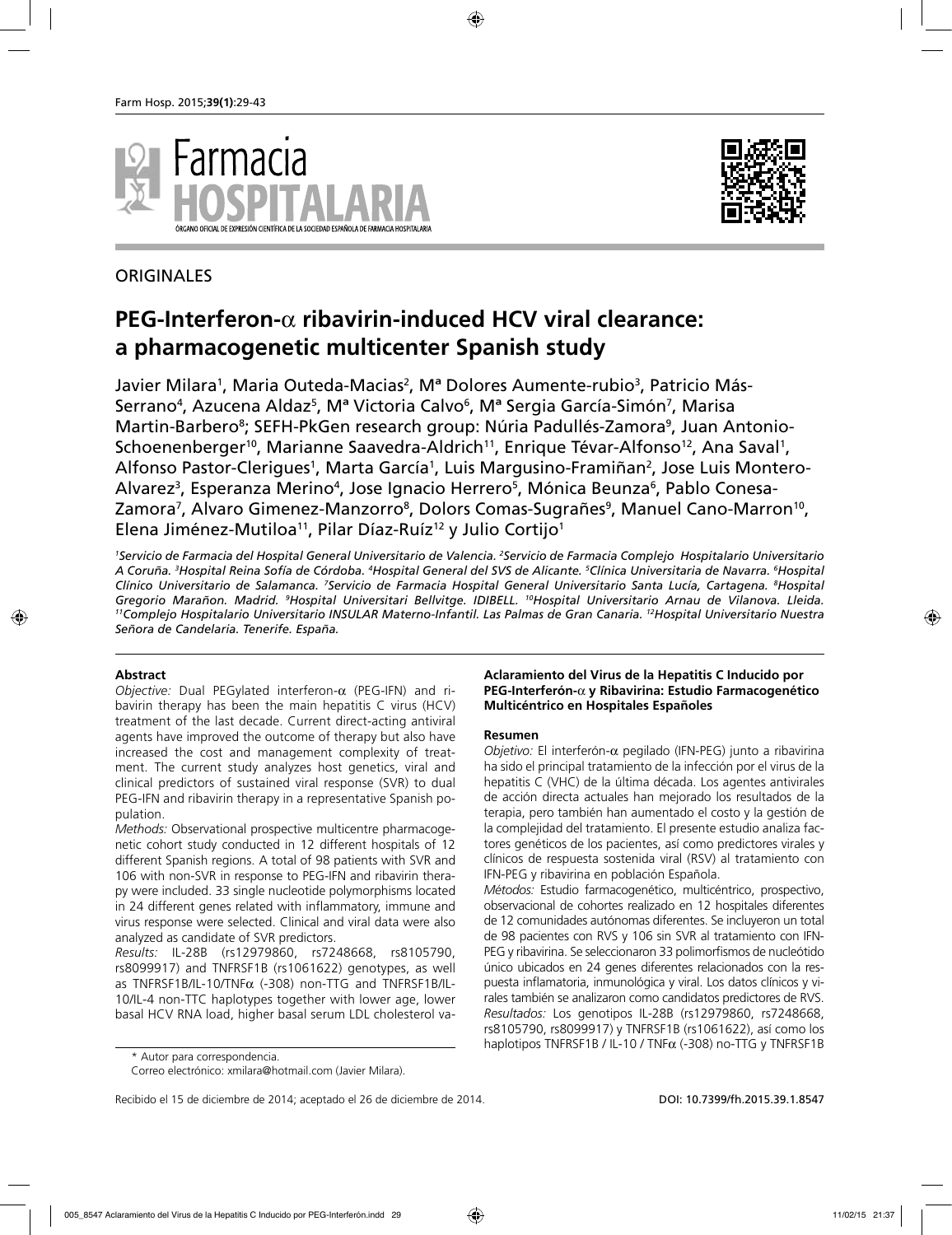lues, VHC genotypes 2 and 3 and basal low grade fibrosis 0-2 were associated with a SVR in the univariate analysis. Independent predictors of SVR in the multivariate analysis were IL-28B rs12979860 CC, TNFRSF1B/IL-10/IL-4 non-TTC along with low baseline HCV RNA load and HCV genotypes 2 and 3.

*Conclusions:* IL-28B rs12979860 CC, TNFRSF1B/ IL-10/ IL-4 non-TTC haplotype, low baseline HCV RNA load and HCV genotypes 2 and 3 may help to predict successful outcome to PEG-IFN/ribavirin therapy in Spanish population.

#### **KEYWORDS**

Hepatitis C; Pharmacogenetics; Sustained viral response; TNFRSF1B

Farm Hosp. 2015;**39(1)**:29-43

## **Introduction**

Hepatitis C virus (HCV) infection is a major global health problem affecting approximately 170 million people worldwide1 . The prevalence varies notably from nearly 0.1%-1% in Europe until the 5% in Asia and Africa<sup>2,3</sup>. More than 20 % of these patients will progress to cirrhosis, hepatocellular carcinoma, liver transplantation or death4 . Therefore, all patients are candidates for antiviral therapy. Dual PEGylated interferon  $\alpha$  (PEG-IFN) ribavirin therapy has been the main HCV treatment of the last decade. However, the percentage of patients achieving a sustained virologic response (SVR), defined as undetectable HCV RNA 24 weeks after completion of treatment, is below target especially for the difficult to treat HCV genotypes 1 and 4 with dual therapy. Recently, a number of direct-acting antiviral agents (DAAs) have been developed for use with PEG-IFN/ribavirin as triple or IFN-free therapies. The first DAAs generation boceprevir and telaprevir in combination with PEG-IFN/ribavirin increased the SVR rates to 66%-75% in previously untreated HCV1 adults vs. 38% in the PEG-IFN/ribavirin group5,6. Although triple therapy has improved SVR rates, these combinations have some drawbacks, including drug–drug interactions, a low efficacy in patients with HCV 2, 3 and 4 genotypes and in those who have not responded to previous dual PEG-IFN/ribavirin therapy. In this respect, second-generation protease inhibitors, such as simeprevir, asunaprevir, and danoprevir, are currently being evaluated or used in combination with PEG-IFN/ ribavirin in an effort to overcome the limited efficacy of the first-generation protease inhibitors<sup>7,9</sup>. In addition, new inhibitors of the NS5A/NS5B HCV polymerase ledipasvir and sofosbuvir are currently available as part of PEG-IFN/ ribavirin triple therapy as well as in IFN-free dual therapy<sup>10</sup>.

Understanding the host and viral factors associated with viral clearance is necessary for individualizing therapy to maximize SVR rates, prevent progression to liver disease, and increase the overall benefits of therapy with respect to its prohibitive costs.

/ IL-10 / IL-4 no-TTC junto con la menor edad, menor carga de ARN-VHC basal, valores elevados de colesterol LDL en suero basal, genotipos VHC2 y 3 y bajo grado de fibrosis basal (0-2) se asociaron con una RVS en el análisis univariante. Los predictores independientes de RVS en el análisis multivariante fueron el genotipo IL-28B rs12979860 CC, el haplotipo TNFRSF1B / IL-10 / IL-4 no-TTC junto con los bajos niveles basales de VHC-ARN y los genotipos virales VHC2 y 3.

*Conclusiones:* El genotipo IL-28B rs12979860 CC, el haplotipo TNFRSF1B / IL-10 / IL-4 haplotipos no-TTC, la carga viral basal baja y los genotipos del VHC2 y 3 pueden ayudar a predecir una buena respuesta a la terapia con IFN-PEG y ribavirina en población española.

#### **PALABRAS CLAVE**

Hepatitis C; Farmacogenética; Respuesta viral sostenida; TNFRSF1B

#### Farm Hosp. 2015;**39(1)**:29-43

The SVR rate varies drastically among different races and ethnicities, with patients of African ancestry having much lower response rates as compared with Caucasians and Asians, supporting genetic predisposition to response<sup>11</sup>. Both host and viral factors have been previously reported to be associated with SVR. Predictors of SVR include HCV genotypes 2 and 3, lower baseline serum HCV RNA level, younger age, female sex, lower hepatic fibrosis stage, lack of insulin resistance, and lower body mass index<sup>12</sup>. Host genetics is increasingly recognized as important modulator of the therapy success. Genome-wide association studies have shown that single nucleotide polymorphisms (SNPs) in or near the interleukin-28B (IL-28B) gene are significantly associated with the treatment outcome for HCV-1<sup>13</sup>. Therefore, the assessment of the host IL28B genotype is increasingly used among HCV genotype-1 patients to inform clinical prediction of treatment outcome<sup>14</sup>. More specifically, the rs12979860 and rs8099917 SNPs were the two most examined: they were found in linkage disequilibrium each other, and to be similarly informative as host predictors of sustained viral clearance. In a recent meta-analysis of results from nine studies regarding the correlation of IL28B genotype with PEG-IFN/ribavirin SVR in 3110 Caucasian HCV-1 patients, the favourable IL28B genotype CC was present in 41% of individuals, and 67% of them achieved SVR compared to 37% of those with the unfavourable genotypes<sup>15</sup>. Other pharmacogenetic studies have been performed in different populations, showing a broad number of SNPs located in different genes of the host immune response, inflammatory, fibrosis and virus response pathways to be associated with the SVR to PEG-IFN/ribavirin dual therapy<sup>16</sup>. Although genetic markers are used as predictors of PEG-IFN/ribavirin in clinics, these only explain the 60-70% of SVR in Caucasian population. Given the recent introduction of multiple new DAAs, HCV treatment options have increased in parallel to its elevated costs, making difficult the optimal treatment decision. Pharmacogenetic studies of specific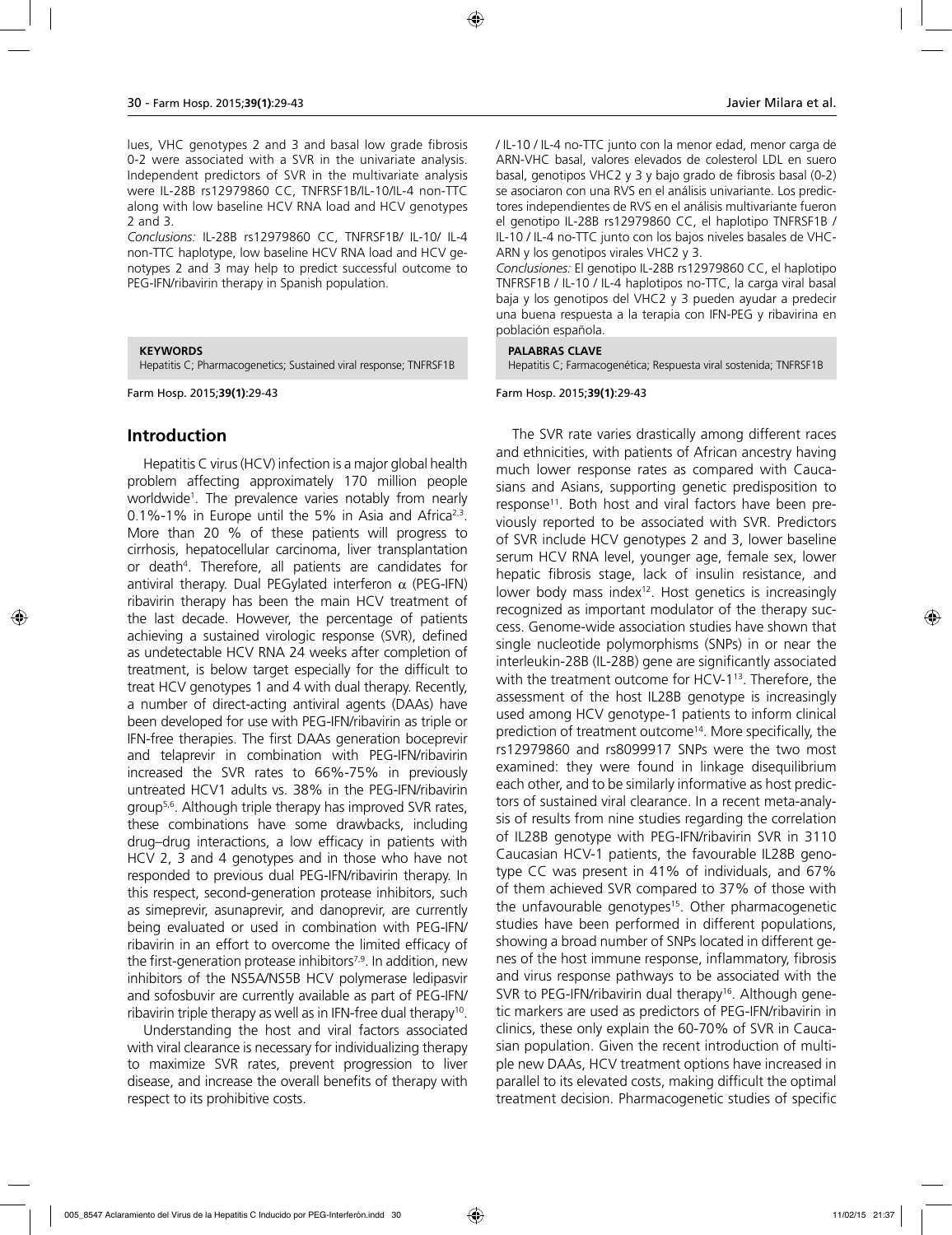populations together with the analysis of different clinical variables may be of potential value to appropriately select candidates for dual PEG-IFN/ribavirin therapy in the era of new DAAs.

The present study was designed to analyze the predictive value of different SNPs located at different host immune, inflammatory and liver fibrotic genes in a representative multicenter Spanish cohort of responders and non-responder HCV patients treated with PEG-IFN/ ribavirin therapy.

## **Methods**

## **Study Design and Population**

This is an observational prospective multicentre pharmacogenetic cohort study conducted in 12 different hospitals of 12 different Spanish regions (Valencia, Alicante, Cartagena, A Coruña, Córdoba, Navarra, Salamanca, Lleida, Barcelona, Madrid, Tenerife, Las palmas de Gran Canaria) considered as a representative national population. Each hospital recruited 10 VHC patients who reached SVR and 10 VHC patients who showed no response to double PEG-IFN/ribavirin therapy reaching a total of 240 patients. The follow up study period was between February 2010 and June 2013, and included 24 weeks of follow up after the end of PEG-IFN/ribavirin therapy. Inclusion criteria were: 1) older than 18 years, 2) HCV 1-4 positive diagnosis, 3) PEG-IFN/ribavirin dual therapy, 3) clinical data available for liver enzymes, lipid profile, drug adherence, and VHC viral load at baseline, and every 12 weeks until the end of follow up, 5) stored whole blood samples for genetic determinations. Exclusion criteria were: 1) Patients who interrupted treatment because of adverse events or who voluntarily dropped out, 2) patients who infected with hepatitis B virus or human immunodeficiency virus were excluded, 3) loss of more than 20% of clinical data referred in inclusion criteria, 4) loss of more than 20% of genotyping data.

All HCV infected patients enrolled in this investigation agreed to donate a blood sample for genotyping, after having signed an informed consent. This study was approved by the Ethical Committee of the General University Hospital (Valencia), Complejo Hospitalario Universitario A Coruña (Galicia), Reina Sofía Hospital (Córdoba), General Hospital (Alicante), University Clinical Hospital (Salamanca), University Clinic (Navarra), General University Hospital of Santa Lucía (Cartagena), Gregorio Marañon Hospital (Madrid), University Hospital of Bellvitge (Catalunya), University Hospital Arnau de Vilanova (Lleida), University Hospital Complejo INSULAR Materno-Infantil (Las Palmas de Gran Canaria) and University Hospital Nuestra Señora de Candelaria (Tenerife), and conducted according to provisions of the Declaration of Helsinki and Good Clinical Practice Guidelines.

#### **Treatment regimens and definition of response**

PEG-IFN alfa-2a or alfa-2b was administered at doses of 180µg or 1.5µg/kg once per week, respectively, in combination with weight-adjusted ribavirin (1000 mg/day for  $\langle$ 75 kg and 1200 mg/day for  $\geq$ 75 kg). The scheduled treatment duration was 24 weeks for HCV2 and HCV3 genotype patients and 48 weeks for HCV1 genotype patients. SVR was defined as undetectable plasma HCV RNA 24 weeks after the completion of therapy. A decline

of plasma HCV RNA of less than 2 log10 at week 12 or lack of undetectable HCV RNA at treatment week 24 after having presented an at least 2 log10 decline but without reaching undetectability was considered as nonresponse.

## **Selection and genotyping of single-nucleotide polymorphisms and HCV RNA quantification**

Genomic DNA was isolated from whole blood samples using the QIAamp DNA Blood Maxi Kit (Qiagen GmbH, Hilden, Germany). Selected SNPs included SNPs belonging to genes involved in the immune host response, inflammatory pathways, liver function and fibrosis and inflammatory cell signaling previously associated with SVR or with liver inflammation/ fibrosis in HCV-infected patients (see supplementary table 1)<sup>16,17</sup>.

All SNPs were genotyped using allelic discrimination technique by means of real time PCR analysis in a 7900HT Fast Real-Time PCR System (Applied Biosystem, Foster City, CA, USA) using TaqMan® GTXpress™ Master Mix (Applied Biosystems) and 5'exonuclease TaqMan genotyping predesigned assays according to manufacturer's instructions (Applied Biosystems). HCV genotyping was performed using the Inno-LiPA assay (Innogenetics, Zwijndrecht, Belgium). Serum HCV RNA was quantified by reverse transcription-PCR, using the Cobas Amplicor HCV Monitor Test, v 2.0 (Roche, Basel, Switzerland).

## **Data analysis**

A descriptive analysis of the baseline variables was conducted. Before statistical analysis, normality distribution and homogeneity of the variables were tested by the Kolmogorov-Smirnov test. Continuous variables were expressed as mean  $\pm$  SD or median (interquartile range), depending on its distribution, and discrete variables were expressed as percentage. Haploview V4.1 Software (https:// www.broad.harvard.edu/haploview/ haploview) was used to calculate the Hardy–Weinberg equilibrium for all SNPs using the  $\chi^2$  goodness-of-fit test. Those gene SNPs with a minor frequency allele less than 5% or a *P*-value of the Hardy–Weinberg equilibrium below 0.001 were excluded from the analysis.

Those SNPs that were associated with SVR showing a *P*-value less than 0.05 were selected for further analysis. The linkage disequilibrium values between the genetic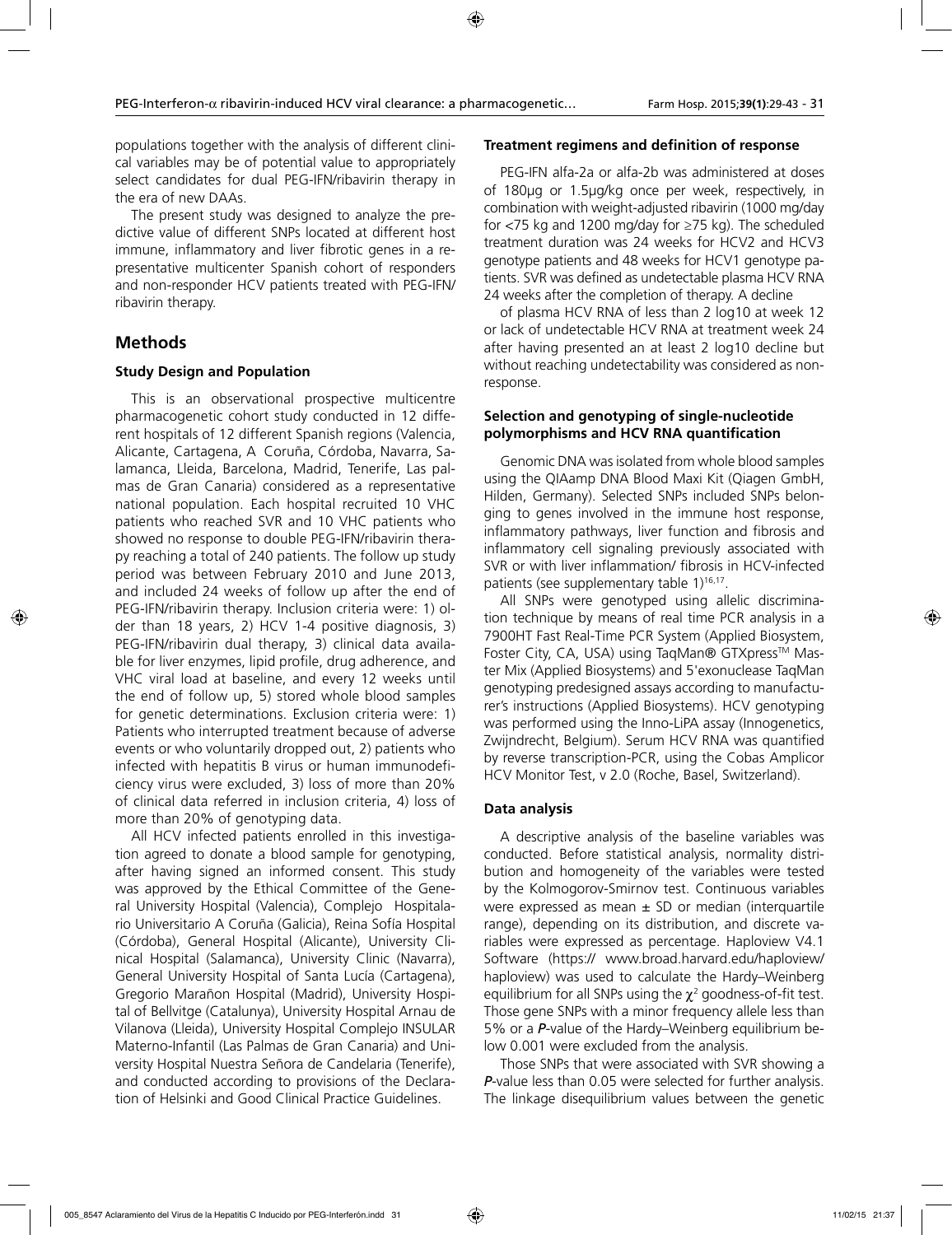| <b>Supplementary Table 1:</b> Single nucleotide polymorphisms (SNPs) selected for genotyping |                                              |            |        |         |          |            |           |                          |
|----------------------------------------------------------------------------------------------|----------------------------------------------|------------|--------|---------|----------|------------|-----------|--------------------------|
| Name/ Gene                                                                                   | Function                                     | SNPs (rs)  | ObsHET | PredHET | HWpval   | <b>MAF</b> | Alleles   | Excluded<br>genotyping   |
| CYP3A5*3                                                                                     | Liver<br>inflammation                        | rs776746   | 0.113  | 0.116   | 1.0      | 0.062      | C: T      |                          |
| MDR1                                                                                         | Liver<br>inflammation                        | rs1045642  | 0.483  | 0.482   | 1.0      | 0.404      | G:A       |                          |
| UGT1A9:-2152                                                                                 | Liver<br>inflammation                        | rs17868320 | 0.177  | 0.162   | 0.3643   | 0.089      | C: T      |                          |
| UGT1A9:-275                                                                                  | Liver<br>inflammation                        | rs6714486  | 0.177  | 0.272   | 1.61E-05 | 0.163      | <b>TA</b> | *HW P-value $<$<br>0.001 |
| UGT1A9*3                                                                                     | Liver<br>inflammation                        | rs72551330 | 0.034  | 0.034   | 1.0      | 0.017      | T:C       | #MAF < 0.05              |
| UGT1A8*3                                                                                     | Liver<br>inflammation                        | rs17863762 | 0.054  | 0.053   | 1.0      | 0.027      | G:A       | #MAF < 0.05              |
| UGT2B7*2                                                                                     | Liver<br>inflammation                        | rs7439366  | 0.512  | 0.494   | 0.7165   | 0.443      | C: T      |                          |
| GNB3                                                                                         | Liver<br>inflammation                        | rs5443     | 0.517  | 0.47    | 0.2067   | 0.377      | C: T      |                          |
| <b>PXR</b>                                                                                   | Liver<br>inflammation                        | rs3814055  | 0.438  | 0.462   | 0.5405   | 0.362      | C: T      |                          |
| <b>IL-28B</b>                                                                                | Response/ Liver<br>inflammation              | rs12979860 | 0.478  | 0.467   | 0.8919   | 0.372      | C: T      |                          |
| IL-28B                                                                                       | Response/ Liver<br>inflammation              | rs7248668  | 0.305  | 0.395   | 0.0025   | 0.271      | C: T      |                          |
| IL-28B                                                                                       | Response/ Liver<br>inflammation              | rs8105790  | 0.305  | 0.376   | 0.0133   | 0.251      | T:C       |                          |
| IL-28B                                                                                       | Response/ Liver<br>inflammation              | rs8099917  | 0.31   | 0.374   | 0.0262   | 0.249      | T:G       |                          |
| <b>ITPA</b>                                                                                  | Ribavirin toxicity                           | rs1127354  | 0.089  | 0.103   | 0.2078   | 0.054      | C:A       |                          |
| $HIF-1$                                                                                      | Liver fibrosis                               | rs11549465 | 0.187  | 0.193   | 0.8438   | 0.108      | C: T      |                          |
| VEGR-2                                                                                       | Liver fibrosis                               | rs1870377  | 0.365  | 0.39    | 0.4183   | 0.266      | T:A       |                          |
| FGF <sub>2</sub>                                                                             | Liver fibrosis                               | rs2922979  | 0.438  | 0.437   | 1.0      | 0.323      | C:G       |                          |
| $IL-6R$                                                                                      | Response/<br>Liver fibrosis/<br>inflammation | rs2228145  | 0.507  | 0.486   | 0.6545   | 0.416      | A:C       |                          |
| $IL-6$                                                                                       | Response/<br>Liver fibrosis/<br>inflammation | rs1800796  | 0.148  | 0.145   | 1.0      | 0.079      | G:C       |                          |
| <b>MTHFR</b>                                                                                 | Liver<br>inflammation                        | rs1801133  | 0.443  | 0.483   | 0.2839   | 0.409      | C: T      |                          |
| <b>MTHFR</b>                                                                                 | Liver<br>inflammation                        | rs1801131  | 0.365  | 0.408   | 0.1671   | 0.286      | A:C       |                          |
| SLCO1B1                                                                                      | Liver<br>inflammation                        | rs11045879 | 0.261  | 0.262   | 1.0      | 0.155      | T:C       |                          |
| SLCO1B1                                                                                      | Liver<br>inflammation                        | rs4149081  | 0.261  | 0.369   | $1.0E-4$ | 0.244      | G:A       | *HW P-value $<$<br>0.001 |
| $TNF\alpha$                                                                                  | Response/ Liver<br>inflammation              | rs1799724  | 0.143  | 0.141   | 1.0      | 0.076      | C: T      |                          |
| $TNF\alpha$                                                                                  | Response/ Liver<br>inflammation              | rs1800629  | 0.261  | 0.234   | 0.1721   | 0.135      | G:A       |                          |
| $TNF\alpha$                                                                                  | Response/ Liver<br>inflammation              | rs361525   | 0.192  | 0.182   | 0.7424   | 0.101      | G:A       |                          |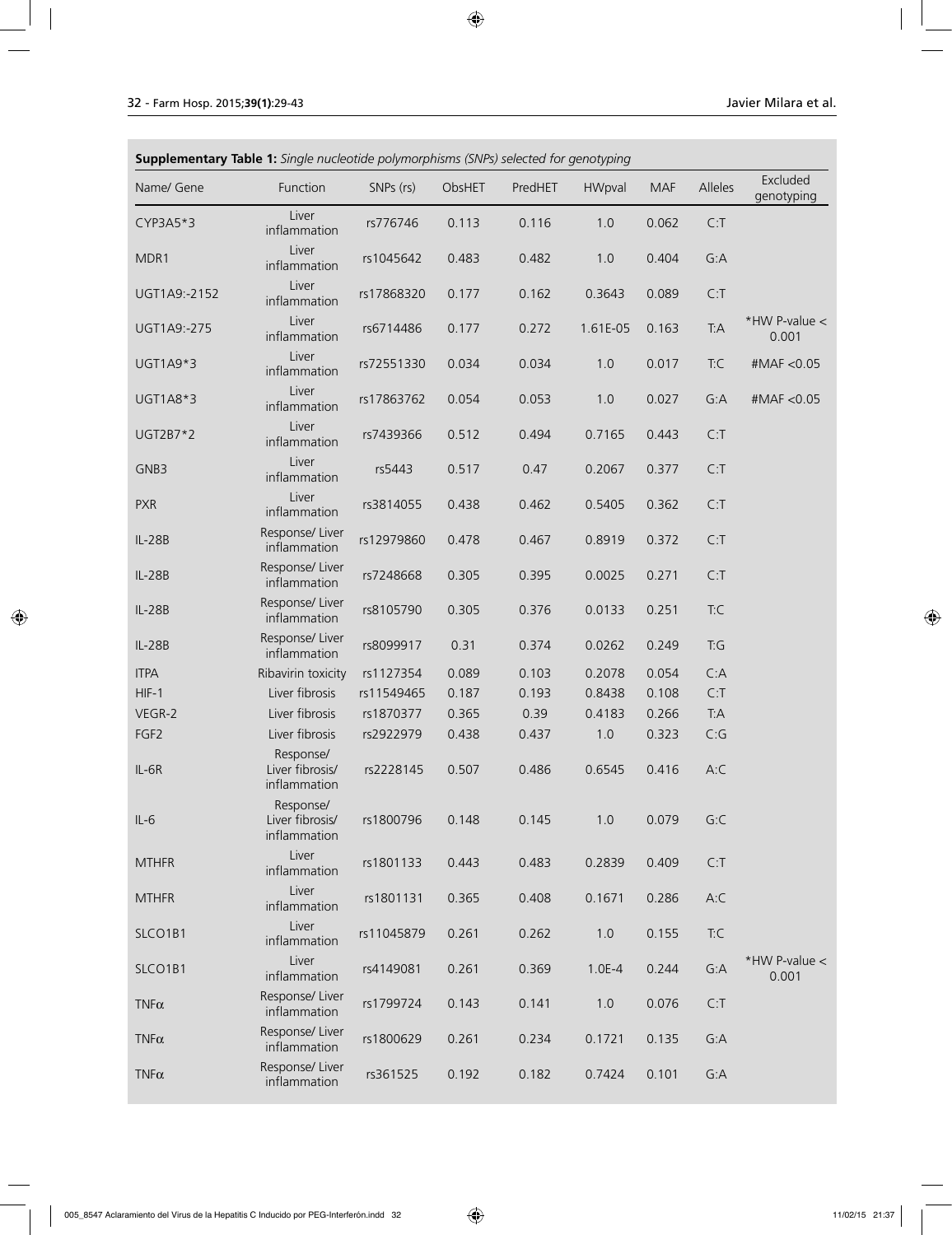| <b>Supplementary Table 1 (cont.).</b> Single nucleotide polymorphisms (SNPs) selected for genotyping |                                    |           |        |         |               |            |         |                        |
|------------------------------------------------------------------------------------------------------|------------------------------------|-----------|--------|---------|---------------|------------|---------|------------------------|
| Name/ Gene                                                                                           | Function                           | SNPs (rs) | ObsHET | PredHET | <b>HWpval</b> | <b>MAF</b> | Alleles | Excluded<br>genotyping |
| $IL-10$                                                                                              | Response/Liver<br>inflammation     | rs1800896 | 0.626  | 0.5     | 0.057         | 0.495      | C: T    |                        |
| $IL-4$                                                                                               | Response/Liver<br>inflammation     | rs2070874 | 0.291  | 0.307   | 0.5459        | 0.19       | C: T    |                        |
| TNFRSF1B                                                                                             | Liver<br>inflammation/<br>fibrosis | rs1061622 | 0.399  | 0.358   | 0.1597        | 0.234      | T:G     |                        |
| FCGR3A                                                                                               | Immunity                           | rs396991  | 0.453  | 0.449   | 1.0           | 0.34       | A:C     |                        |
| FCGR <sub>2</sub> A                                                                                  | Immunity                           | rs1801274 | 0.517  | 0.5     | 0.7423        | 0.485      | A:G     |                        |
| STAT4                                                                                                | Inflammatory<br>singnalling        | rs7574865 | 0.365  | 0.4     | 0.2678        | 0.276      | G: T    |                        |
| PTPN22                                                                                               | Inflammatory<br>singnalling        | rs2476601 | 0.084  | 0.08    | 1.0           | 0.052      | G:A     |                        |

| <b>Supplementary Table 1 (cont.).</b> Single nucleotide polymorphisms (SNPs) selected for genotyping |  |  |  |  |
|------------------------------------------------------------------------------------------------------|--|--|--|--|
|------------------------------------------------------------------------------------------------------|--|--|--|--|

\*SNPs with Hardy-Weinberg-Equilibrium (HW) P-value <0.001; \*\*SNPs with minor allele frequency (MAF) <0.05; ObsHET: Observed heterozygosity; PredHET: Predicted heterozygosity.

markers studied (measured in Lewontin's standardized disequilibrium coefficient D´), haplotype frequencies and haplotype-based association analyses were calculated using Haploview V4.1. Student's T test or Mann-Whitney U test was used to compare normally distributed continuous variables with every type of virological response (SVR and non-SVR). Comparisons of qualitative variables, including genotype, allele frequencies, clinical, analytical and therapy variables, with the different types of virological response were analyzed by the  $\chi$ 2 test. Odds ratios (OR) and confidence intervals (CI 95%) were calculated using Woolf approximation. A multivariate logistic regression analysis, including as covariables age, HCV genotype as well as those factors that were associated with SVR with a *P*-value less than 0.05 in the univariate analysis, was conducted. Descriptive analyses were carried out using the SPSS statistical software package release 20.0 (IBM Corporation, Somers, New York, USA).

## **Results**

### **Patients**

A total of 240 patients fulfilled the inclusion criteria for this study. Of these, 36 (15%) individuals were excluded because the loss of more than 20% of clinical data (18 patients), loss of more than 20% of genotyping data (7 patients) or due to the blood coagulation of sample (11 patients). Finally, 204 patients were included in the final analysis. After the end of follow-up, 98 (48 %) showed a SVR and 106 (52 %) showed a non-SVR to dual PEG-IFN/ ribavirin therapy. Clinical characteristic of patients with SVR and non-SVR are showed in table 1. The cohort of patients with SVR showed significant lower age (46.59 (44.7-48.4) *vs*. 52.08 (50.2-53.8) years old; P<0.05),

lower basal HCV RNA load (5.76 ± 0.09 *vs*. 6.14 ± 0.08 log UI/mL; P<0.05) and higher basal serum LDL cholesterol values (114.1 ± 38.7 *vs*. 95.3 ± 34.2 mg/dL; P<0.05) compared with non-SVR patients. Furthermore the VHC genotypes 2 and 3 (OR (95% CI): 4.86 (2.14-10.24) P=3.25e-06) and basal low grade fibrosis 0-2 (OR (95% CI): 3.59 (0.82-6.74) P=0.0051) were associated with a SVR (table 1). No other differences were found between clinical characteristics of patients with SVR and non-SVR.

## **Single-nucleotide polymorphisms selection and association with SVR to PEG-IFN/ribavirin treatment**

A total of 33 SNPs located in 24 different genes related with inflammatory response, immune response, response to virus and liver fibrosis were selected for the primary analysis (supplementary table 1). Of these, 4 SNPs were excluded as a result of either a minor allele frequency below 0.05 (2 SNPs), or a P-value of the Hardy–Weinberg equilibrium below 0.001 (2 SNPs). Other 29 SNPs were in Hardy–Weinberg equilibrium indicating that no population stratification bias or genotyping error existed.

After distribution analysis of different SNPs between patients with SVR and non-SVR we only observed a significant association with the SVR in the IL-28B gene (rs12979860, rs7248668, rs8105790, rs8099917), TN-FRSF1B (rs1061622) and UGT1A9\*3 (rs72551330) as represented in supplementary table 2 and table 2. In the last case, the UGT1A9\*3 rs72551330 was discarded because of the low prevalence of its favorable genotype TC (3.4%).

The prediction power for SVR differed among the five SNPs: the CC homozygous genotype of IL28B rs12979860 SNP was more strongly associated (OR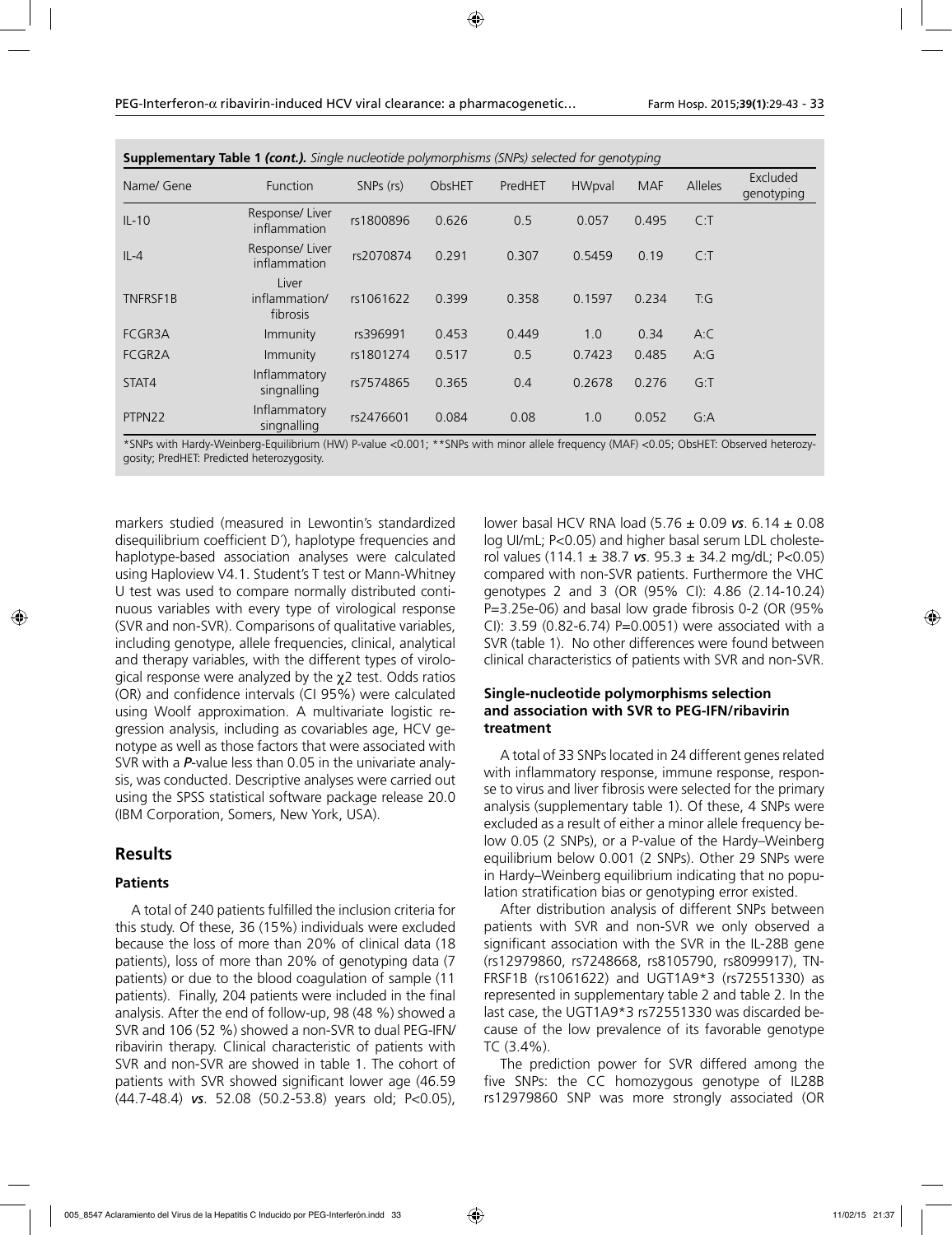| <b>Table 1.</b> Main basal demographic and clinical characteristics of the groups studied |                                      |                   |                     |           |               |          |  |  |
|-------------------------------------------------------------------------------------------|--------------------------------------|-------------------|---------------------|-----------|---------------|----------|--|--|
| <b>Basal clinical data</b>                                                                | Non-SVR<br>SVR $(n=98)$<br>$(n=106)$ |                   | $\chi$ <sub>2</sub> | <b>OR</b> | OR (95%CI)    | P value  |  |  |
|                                                                                           |                                      |                   |                     |           |               |          |  |  |
| Age (years)                                                                               | 46.59 (44.7-48.4)                    | 52.08 (50.2-53.8) |                     |           |               | 0.001    |  |  |
| Sex (male vs. female)                                                                     | 67/35                                | 68/40             | 0.309               | 1.083     | $0.82 - 1.43$ | 0.578    |  |  |
| Weight (kg)                                                                               | $75.71 \pm 18.5$                     | $74.5 \pm 13.6$   |                     |           |               | 0.736    |  |  |
| Genotype 1a/1b and 4 vs. 2 and<br>3. N/N                                                  | 70/24                                | 99/7              | 23.04               | 4.86      | 2.14-10.24    | 3.25e-06 |  |  |
| Plasma HCV-RNA (log UI/mL)                                                                | $5.76 \pm 0.09$                      | $6.14 \pm 0.08$   |                     |           |               | 0.0003   |  |  |
| AST (IU/L)                                                                                | $69.11 \pm 53.7$                     | $91.4 \pm 99.7$   |                     |           |               | 0.0662   |  |  |
| ALT (IU/L)                                                                                | $107.5 \pm 86.7$                     | $107.4 \pm 89.4$  |                     |           |               | 0.8740   |  |  |
| GGT (IU/L)                                                                                | $123.2 \pm 262.9$                    | $136.4 \pm 155.5$ |                     |           |               | 0.3121   |  |  |
| Cholesterol (mg/dl)                                                                       | $175 \pm 39.3$                       | $169.4 \pm 32.3$  |                     |           |               | 0.2635   |  |  |
| LDL cholesterol (mg/dl)                                                                   | $114.1 \pm 38.7$                     | $95.3 \pm 34.2$   |                     |           |               | 0.0031   |  |  |
| triglycerides (mg/dl)                                                                     | $114.2 \pm 68.01$                    | $119.2 \pm 69.2$  |                     |           |               | 0.6061   |  |  |
| Liver fibrosis. F0-F2 vs. F3-F4. N /N                                                     | 46/16                                | 36/45             | 14.72               | 3.59      | $0.82 - 6.74$ | 0.0051   |  |  |

Abbreviations: SNP, single nucleotide polymorphism; SVR, sustained virological response; OR, odds ratio; CI, confidence interval. Comparisons of qualitative variables with the different types of virological response were analyzed by the χ2 test. Mann-Whitney U test was used to compare normally distributed continuous variables with every type of virological response. Odds ratios and 95% CI per genotype were estimated by applying unconditional logistic regression. The P values less than  $0.05$  were considered significant. Values are expressed as mean  $\pm$  SD or mean (interquartile range).

(95% CI): 2.27 (1.57-3.27) P=8.75e-08 for CC vs. CT/ TT) than the CC genotype of rs7248668 (OR (95% CI): 1.66 (1.26-2.18) P=6.00e-04 for CC vs. CT/TT), the TT genotype of rs8105790 (OR (95% CI): 1.69 (1.27- 2.17) P= 7.00e-04 for TT vs. TC/CC), the TT genotype of rs8099917 (OR (95% CI): 1.61 (1.23-2.09) P= 0.0016 for TT vs. TG/GG) or the TNFRSF1B GG genotype of rs1061622 (OR (95% CI): 1.78 (1.27-2.51) P= 7.00e-04 for GG vs. TG/TT) as show table 2.

HCV active infection is accompanied by chronic liver inflammation which may be monitored by simple hepatic enzyme serum analysis. In this work, both cohorts of responders and non-responder patients showed similar elevated aspartate transaminase (AST) and alanine aminotransferase (ALT) hepatic enzymes (table 1). Host genetic SNPs located in IL28B (rs12979860) and in GNB3 (rs5443) were associated with AST and ALT normalization on week 12 of treatment independently of the final response to treatment (table 3) suggesting a positive influence on the hepatic anti-inflammatory role of the PEG-IFN/ribavirin treatment.

## **Haplotype analysis among the responders and non-reponders HCV patients**

After analysing the linkage disequilibrium among the polymorphisms studied, only a moderate association of IL28B rs12979860 with an IL28B rs7248668, rs8105790 and IL28B rs8099917 ( D´< 0.8) and strong association of IL28B rs7248668, rs8105790 and IL28B rs8099917 (D´< 0.8; Figure 1) were found. The reconstructed haplotypes of the IL-28B polymorphisms did not improved the predictive value of rs12979860 (table 4) suggesting an independent predictive value for each IL-28B SNP. Next analysis was designed to detect potential gene– gene interactions between combinations of 2 or 3 different SNPs. Table 5 shows the association of different gene-gene interactions with the SVR to dual PEG-IFN/ ribavirin therapy. Different inflammatory and immune response pathways such as the IL-10/IL-4 and IL-10/IL-6R haplotypes as well as interactions with the TNFRSF1B gene with IL-10, IL-4 and TNF $\alpha$  genes were significantly associated with SVR (table 5).

## **Multivariate analysis**

According to the univariate analysis, SNPs in IL-28B (rs12979860, rs7248668, rs8105790, rs8099917) and TNFRSF1B (rs1061622) genes, as well as the haplotypes

TNFRSF1B/IL-10/TNF $\alpha$  (-308) TTG and TNFRSF1B/IL-10/ IL-4 TTC, were entered into a multivariate logistic regression model adjusted for age, HCV genotype, presence of advanced fibrosis, HCV baseline viral load and basal LDL cholesterol values. In the multivariate analysis TNFR-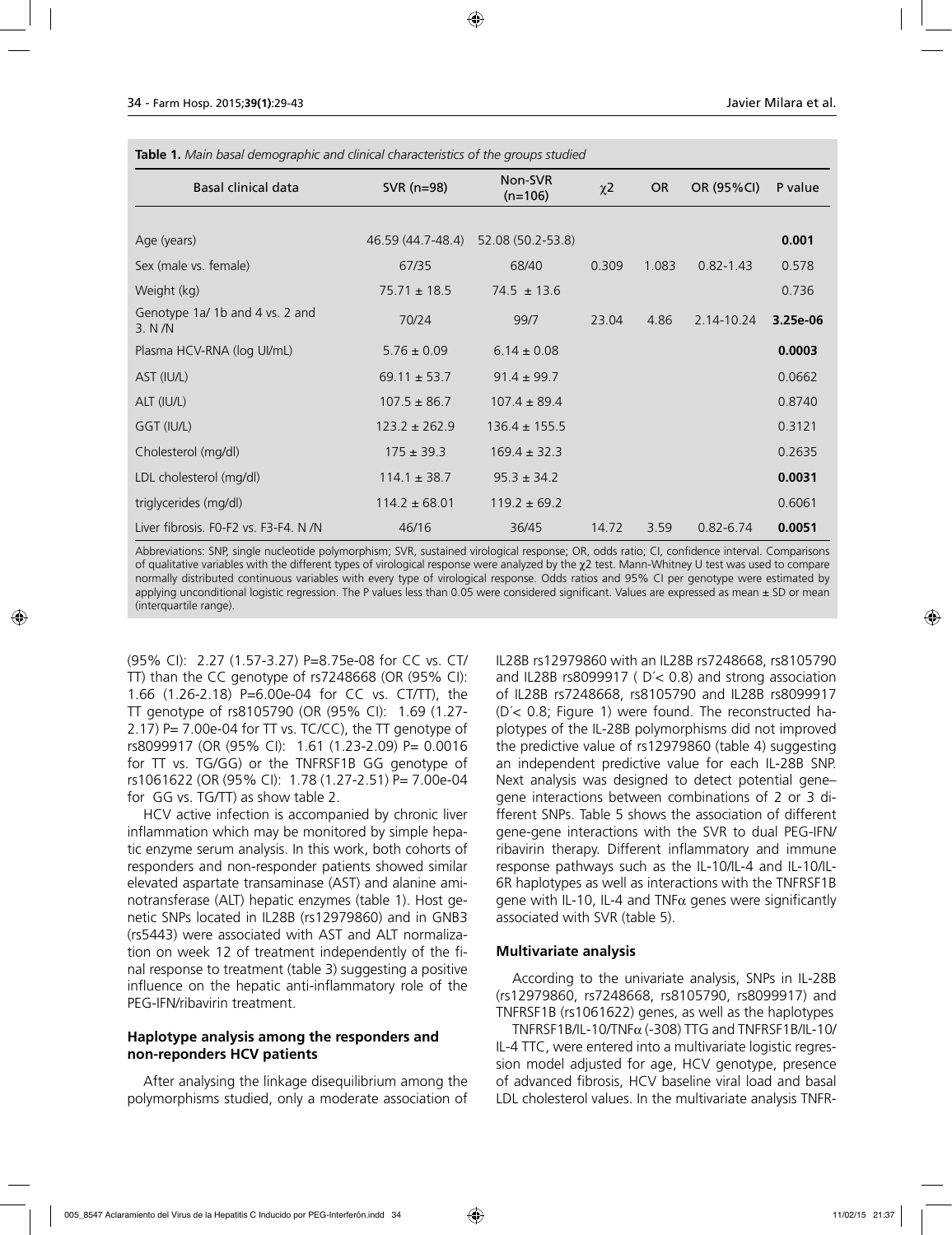*therapy patients with and without SVR* Study cohort n=204 SVR n= 98 (48 %) Non-SVR n= 106 (52 %) Gene/ SNPs *N* (%) *N* (%) *N* (%) χ2 OR OR (95%CI) P **IL-28B** rs12979860 CC 78 (38.2) 56 (71.8) 22 (28.2) 26.47 2.27 1.57-3.27 8.75e-08 CT 97 (47.5) 38 (39.2) 59 (60.8) TT 29(13.7) 4 (14.3) 25 (85.7) rs7248668 CC 117 (52.0) 69 (59) 48 (41) 13.5 1.66 1.26-2.18 6.00e-04 CT 66 (30.9) 23 (34.8) 43 (65.2) TT 21 (9.8) 6 (28.6) 15 (71.4) rs8105790 TT 118 (52.2) 70 (59.3) 48 (40.7) 13.02 1.69 1.27-2.17 7.00e-04 TC 65 (30.7) 22 (33.8) 43 (66.2) CC 21 (9.8) 6 (28.5) 15 (71.4) rs8099917 TT 119 (58.3) 70 (58.8) 49 (41.2) 9.92 1.61 1.23-2.09 0.0016 TG 65 (31.4) 21 (32.3) 44 (67.7) GG 20 (9.3) 7 (35) 13(65) **CYP3A5\*3** rs776746 (T6986C) CC 178 (87.3) 85 (47.8) 93 (52.2) 0.043 1.094 0.46-2.56 0.83 CT 23 (11.3) 11 (47.8) 12 (52.2) TT 1 (0.5) 1 (100) 0 **MDR1**  rs1045642 (C3435T) TT 33 (16.2) 13 (39.4) 20 (60.6) 1.34 1.024 0.56-2.14 0.41 CT 98 (48.0) 50 (51) 48 (49) CC 73 (35.3) 36 (48.6) 37 (51.4) **UGT1A9**  rs17868320 (-2152) CC 165 (80.4) 78 (47.3) 87 (52.7) 0.014 1.045 0.51-2.13 0.9 CT 39 (18.1) 19 (48.7) 20 (51.3) rs6714486 (-275) AA 16 (6.4) 7 (43.7) 9 (56.2) 0.273 1.18 0.62-2.26 0.61 TA 40 (18.1) 17 (42.5) 23 (57.5) TT 148 (71.1) 71 (47.9) 77 (52.1) **UGT1A9\*3**  rs72551330 TC 7 (3.4) 6 (85.7) 1 (14.3) 4.017 1.817 1.29-2.54 0.036 TT 196 (96.1) 92 (46.9) 104 (53.1)

**Supplementary table 2.** *Genotype frequencies of single nucleotide polymorphisms in HCV infected PEG-IFN*α*-ribavirin*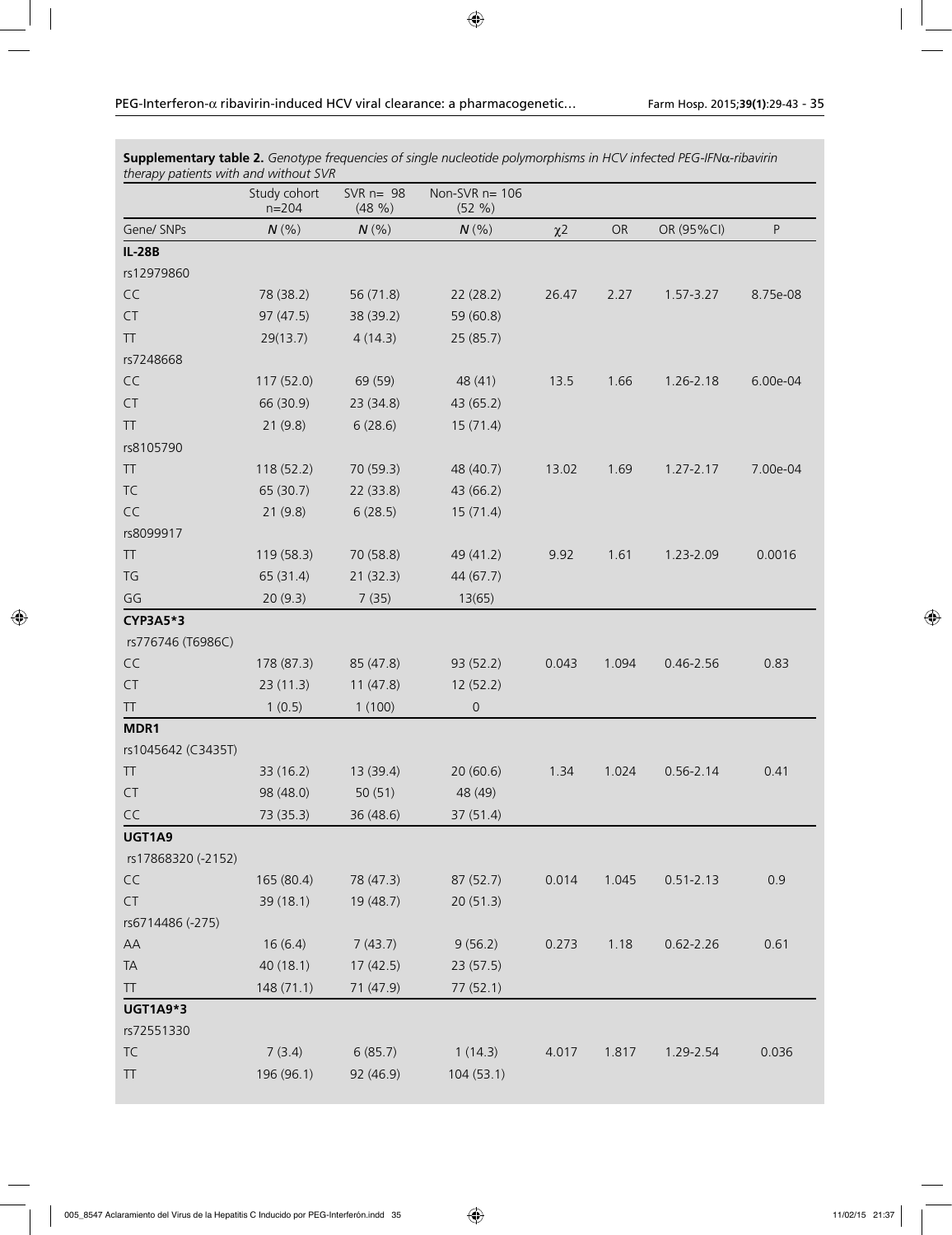| Supplementary table 2 (cont.). Genotype frequencies of single nucleotide polymorphisms in HCV infected PEG-IFNα- |
|------------------------------------------------------------------------------------------------------------------|
| ribavirin therapy patients with and without SVR                                                                  |

|                           | Study cohort<br>$n = 204$ | SVR $n = 98$<br>(48 %) | Non-SVR $n=106$<br>(52 %) |       |       |                |       |
|---------------------------|---------------------------|------------------------|---------------------------|-------|-------|----------------|-------|
| <b>UGT1A8*3</b>           |                           |                        |                           |       |       |                |       |
| rs17863762                |                           |                        |                           |       |       |                |       |
| GA                        | 15(5.9)                   | 9(60)                  | 6(40)                     | 0.695 | 0.607 | $0.18 - 1.98$  | 0.405 |
| GG                        | 188 (90.7)                | 86 (45.8)              | 102 (54.2)                |       |       |                |       |
| <b>UGT2B7*2</b>           |                           |                        |                           |       |       |                |       |
| rs7439366                 |                           |                        |                           |       |       |                |       |
| CC                        | 60 (29.4)                 | 26(43.3)               | 34 (56.7)                 | 1.334 | 0.981 | $0.671 - 1.86$ | 0.513 |
| ${\sf CT}$                | 105(51.5)                 | 51 (48.6)              | 54 (51.4)                 |       |       |                |       |
| TT                        | 38 (18.6)                 | 21(55.3)               | 17(44.7)                  |       |       |                |       |
| GNB3                      |                           |                        |                           |       |       |                |       |
| rs5443 (C825T)            |                           |                        |                           |       |       |                |       |
| CC                        | 75 (36.8)                 | 37(49.3)               | 38 (50.7)                 | 1.273 | 1.01  | $0.751 - 1.24$ | 0.529 |
| <b>CT</b>                 | 104(51.0)                 | 52 (50)                | 52 (50)                   |       |       |                |       |
| $\top\top$                | 24 (11.8)                 | 9(37.5)                | 15(62.5)                  |       |       |                |       |
| <b>PXR</b>                |                           |                        |                           |       |       |                |       |
| rs3814055<br>$(C-25385T)$ |                           |                        |                           |       |       |                |       |
| CC                        | 85 (41.7)                 | 46 (54.1)              | 39 (45.9)                 | 2.271 | 0.95  | 0.784-1.28     | 0.321 |
| CT                        | 89 (43.6)                 | 38 (42.7)              | 51 (57.3)                 |       |       |                |       |
| TT                        | 29 (14.2)                 | 14(48.3)               | 15(51.7)                  |       |       |                |       |
| <b>ITPA</b>               |                           |                        |                           |       |       |                |       |
| rs1127354                 |                           |                        |                           |       |       |                |       |
| AA                        | 3(1)                      | 1(33.3)                | 2(66.6)                   | 0.588 | 1.47  | 0.546-3.96     | 0.443 |
| CA                        | 18(8.3)                   | 6(33.3)                | 12 (66.6)                 |       |       |                |       |
| CC                        | 182 (88.7)                | 88 (48.4)              | 94 (51.6)                 |       |       |                |       |
| $HIF-1$                   |                           |                        |                           |       |       |                |       |
| rs11549465<br>(C1772T)    |                           |                        |                           |       |       |                |       |
| CC                        | 161 (78.9)                | 79 (49.1)              | 82 (50.9)                 | 2.844 | 1.04  | 0.742-1.981    | 0.241 |
| <b>CT</b>                 | 39 (19.1)                 | 19 (48.7)              | 20 (51.3)                 |       |       |                |       |
| TT                        | 3(1.5)                    | 0(0)                   | 3(100)                    |       |       |                |       |
| VEGR-2                    |                           |                        |                           |       |       |                |       |
| rs1870377 (A-1719T)       |                           |                        |                           |       |       |                |       |
| AA                        | 17(7.8)                   | 4(23.5)                | 13 (76.5)                 | 3.764 | 1.14  | $0.57 - 2.14$  | 0.152 |
| TA                        | 74 (35.8)                 | 35 (47.3)              | 39 (52.7)                 |       |       |                |       |
| <b>TT</b>                 | 113 (54.9)                | 58 (51.3)              | 55 (48.7)                 |       |       |                |       |
| FGF <sub>2</sub>          |                           |                        |                           |       |       |                |       |
| rs2922979 (C754G)         |                           |                        |                           |       |       |                |       |
| CC                        | 92(45.1)                  | 43 (46.7)              | 49 (53.3)                 | 0.942 | 1.13  | $0.77 - 2.41$  | 0.418 |
| $\mathsf{CG}\xspace$      | 90(44.1)                  | 42 (46.7)              | 48 (53.3)                 |       |       |                |       |
| $\mathsf{G}\mathsf{G}$    | 21(10.3)                  | 13 (61.9)              | 8(38.1)                   |       |       |                |       |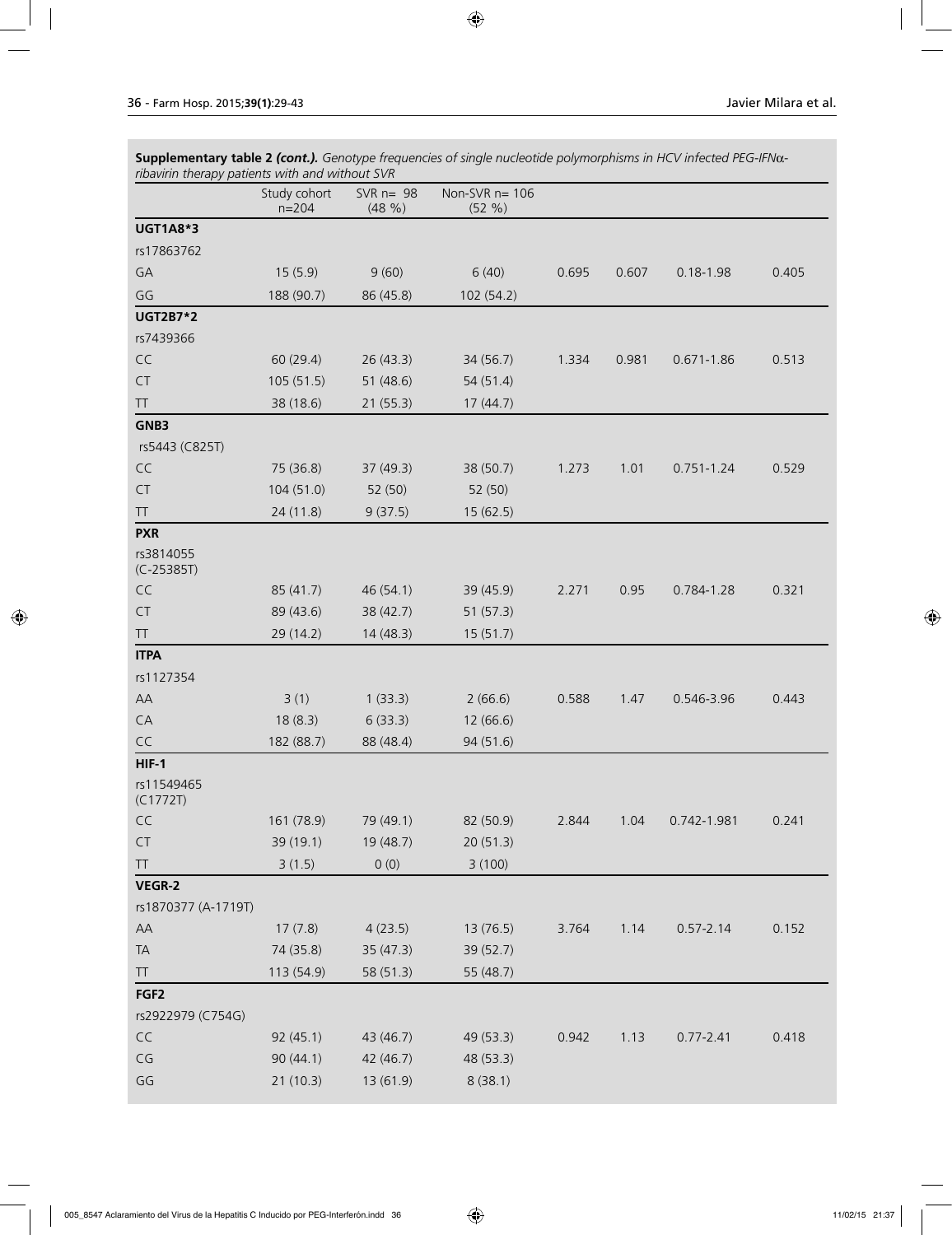| ribavirin therapy patients with and without SVR  |                           |                      |                           |       |       |                |        |
|--------------------------------------------------|---------------------------|----------------------|---------------------------|-------|-------|----------------|--------|
|                                                  | Study cohort<br>$n = 204$ | SVR $n=98$<br>(48 %) | Non-SVR $n=106$<br>(52 %) |       |       |                |        |
| $IL-6R$                                          |                           |                      |                           |       |       |                |        |
| rs2228145<br>(A1510C)                            |                           |                      |                           |       |       |                |        |
| AA                                               | 67(32.8)                  | 30(44.8)             | 37(55.2)                  | 0.851 | 1.09  | $0.75 - 1.98$  | 0.653  |
| AC                                               | 103 (50.5)                | 53 (51.5)            | 50(48.5)                  |       |       |                |        |
| CC                                               | 33(16.2)                  | 15(45.5)             | 18 (54.5)                 |       |       |                |        |
| $IL-6$                                           |                           |                      |                           |       |       |                |        |
| rs1800796 (C-634G)                               |                           |                      |                           |       |       |                |        |
| CC                                               | 1(0.5)                    | 1(100)               | 0(0)                      | 1.132 | 1.05  | $0.74 - 2.41$  | 0.568  |
| GC                                               | 30(14.7)                  | 15(50)               | 15(50)                    |       |       |                |        |
| GG                                               | 172 (84.3)                | 82 (47.7)            | 90(52.3)                  |       |       |                |        |
| <b>MTHFR</b>                                     |                           |                      |                           |       |       |                |        |
| rs1801133 (C667T)                                |                           |                      |                           |       |       |                |        |
| CC                                               | 76 (37.3)                 | 36(47.4)             | 40 (52.6)                 | 0.004 | 1.02  | $0.575 - 1.80$ | 0.952  |
| CT                                               | 89 (43.6)                 | 41 (46.1)            | 48 (53.9)                 |       |       |                |        |
| <b>TT</b>                                        | 38 (18.6)                 | 21(55.3)             | 17(44.7)                  |       |       |                |        |
| rs1801131<br>$(A-1298C)$                         |                           |                      |                           |       |       |                |        |
| AA                                               | 107 (52.5)                | 54 (50.5)            | 53 (49.5)                 | 0.435 | 0.83  | 0.478-1.442    | 0.509  |
| AC                                               | 75 (36.8)                 | 34(45.3)             | 41 (54.7)                 |       |       |                |        |
| CC                                               | 21(10.3)                  | 10(47.6)             | 11(52.4)                  |       |       |                |        |
| SLCO1B1                                          |                           |                      |                           |       |       |                |        |
| rs11045879 (C/T)                                 |                           |                      |                           |       |       |                |        |
| CC                                               | 5(2.5)                    | 1(20)                | 4(80)                     | 0.072 | 1.087 | $0.591 - 1.99$ | 0.789  |
| TC                                               | 53 (26.0)                 | 26(49.1)             | 27 (50.9)                 |       |       |                |        |
| $\ensuremath{\mathsf{T}}\ensuremath{\mathsf{T}}$ | 146 (71.6)                | 71 (48.6)            | 75 (51.4)                 |       |       |                |        |
| TNF- $\alpha$                                    |                           |                      |                           |       |       |                |        |
| rs1799724 (C-857T)                               |                           |                      |                           |       |       |                |        |
| CC                                               | 173 (84.8)                | 82 (47.4)            | 91 (52.6)                 | 0.069 | 1.11  | $0.511 - 2.41$ | 0.0792 |
| CT                                               | 29 (14.2)                 | 15(51.7)             | 14(48.3)                  |       |       |                |        |
| <b>TT</b>                                        | 1(0.5)                    | 0(0)                 | 1(100)                    |       |       |                |        |
| rs1800629 (G-308A)                               |                           |                      |                           |       |       |                |        |
| AA                                               | 1(0.5)                    | 0(0)                 | 1(100)                    | 2.731 | 0.59  | 0.315-1.016    | 0.098  |
| GA                                               | 53 (26.0)                 | 31 (58.5)            | 22(41.5)                  |       |       |                |        |
| GG                                               | 149 (73.0)                | 66 (44.3)            | 83 (55.7)                 |       |       |                |        |
| rs361525 (G-238A)                                |                           |                      |                           |       |       |                |        |
| GA                                               | 39 (19.1)                 | 18 (46.2)            | 21(53.8)                  | 0.006 | 1.027 | 0.514-2.042    | 0.939  |
| GG                                               | 164 (80.4)                | 79 (48.2)            | 85 (51.8)                 |       |       |                |        |
| $IL-10$                                          |                           |                      |                           |       |       |                |        |
| rs1800896 (T-1082C)                              |                           |                      |                           |       |       |                |        |
| $\mathsf{CC}$                                    | 37(18.1)                  | 23 (62.2)            | 14 (37.8)                 | 3.418 | 1.047 | $0.67 - 1.87$  | 0.181  |

**Supplementary table 2** *(cont.). Genotype frequencies of single nucleotide polymorphisms in HCV infected PEG-IFN*α*-*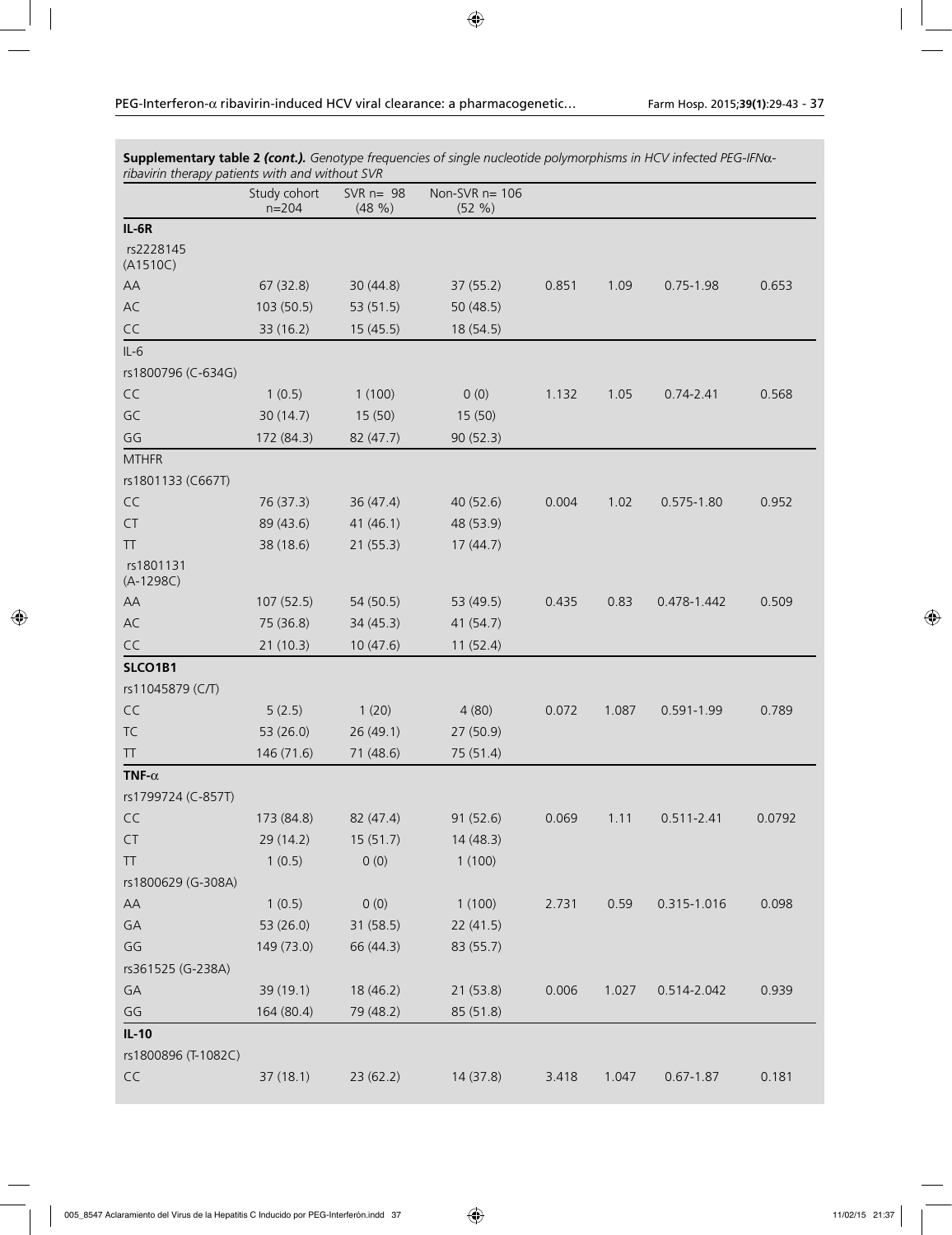**Supplementary table 2** *(cont.). Genotype frequencies of single nucleotide polymorphisms in HCV infected PEG-IFN*α*ribavirin therapy patients with and without SVR*

|                                                  | Study cohort<br>$n = 204$ | SVR $n=98$<br>(48 %) | Non-SVR n= 106<br>(52 %) |       |       |               |       |
|--------------------------------------------------|---------------------------|----------------------|--------------------------|-------|-------|---------------|-------|
| TC                                               | 128 (62.7)                | 67(52.3)             | 61(47.7)                 |       |       |               |       |
| TT                                               | 39 (19.1)                 | 16(41)               | 23 (59)                  |       |       |               |       |
| $IL-4$                                           |                           |                      |                          |       |       |               |       |
| rs2070874 (C-33T)                                |                           |                      |                          |       |       |               |       |
| CC                                               | 136 (66.7)                | 60(44.1)             | 76 (55.9)                | 3.303 | 1.01  | $0.55 - 2.01$ | 0.192 |
| CT                                               | 59 (28.9)                 | 33 (55.9)            | 26(44.1)                 |       |       |               |       |
| $\ensuremath{\mathsf{T}}\ensuremath{\mathsf{T}}$ | 9(4.4)                    | 5(55.6)              | 4(44.4)                  |       |       |               |       |
| TNFRSF1B                                         |                           |                      |                          |       |       |               |       |
| rs1061622 (T587G)                                |                           |                      |                          |       |       |               |       |
| GG                                               | 16(7.8)                   | 12(75)               | 4(25)                    | 4.23  | 1.78  | 1.272-2.512   | 0.038 |
| TG                                               | 76 (37.3)                 | 40 (52.6)            | 36(47.4)                 |       |       |               |       |
| <b>TT</b>                                        | 112 (54.9)                | 46 (41.1)            | 66 (58.9)                |       |       |               |       |
| <b>FCGR3A</b>                                    |                           |                      |                          |       |       |               |       |
| rs396991 (A559C)                                 |                           |                      |                          |       |       |               |       |
| AA                                               | 88 (39.2)                 | 41 (46.6)            | 47 (53.4)                | 2.024 | 1.93  | $0.77 - 4.88$ | 0.155 |
| AC                                               | 83 (36.8)                 | 40 (48.2)            | 43 (51.8)                |       |       |               |       |
| CC                                               | 31(11.3)                  | 19(61.3)             | 12 (38.7)                |       |       |               |       |
| <b>FCGR2A</b>                                    |                           |                      |                          |       |       |               |       |
| rs1801274 (A519G)                                |                           |                      |                          |       |       |               |       |
| AA                                               | 54(22.1)                  | 29(53.7)             | 25(46.3)                 | 0.228 | 0.847 | 0.428-1.676   | 0.633 |
| $AG$                                             | 104 (46.6)                | 49 (47.1)            | 55 (52.9)                |       |       |               |       |
| GG                                               | 46 (18.1)                 | 23(40)               | 23(50)                   |       |       |               |       |
| STAT4                                            |                           |                      |                          |       |       |               |       |
| rs7574865 (G/T)                                  |                           |                      |                          |       |       |               |       |
| GG                                               | 110 (53.9)                | 57(51.8)             | 53 (48.2)                | 1.697 | 0.693 | 0.398-1.204   | 0.193 |
| GT                                               | 75 (36.8)                 | 31(41.3)             | 44 (58.7)                |       |       |               |       |
| TT.                                              | 19(9.3)                   | 10(52.6)             | 9(47.4)                  |       |       |               |       |
| PTPN22                                           |                           |                      |                          |       |       |               |       |
| rs2476601 (C1858T)                               |                           |                      |                          |       |       |               |       |
| CT                                               | 17(8.3)                   | 7(41.2)              | 10 (58.8)                | 0.35  | 1.354 | 0.494-3.709   | 0.554 |
| CC                                               | 187 (91.7)                | 91 (48.7)            | 96 (51.3)                |       |       |               |       |

Abbreviations: SNP, single nucleotide polymorphism; SVR, sustained virological response; OR, odds ratio; CI, confidence interval. Genotype frequencies were determined by  $\chi$ 2 test using  $3 \times 2$  or  $2 \times 2$  tables as appropriate. Odds ratios and 95% CI per genotype were estimated by applying unconditional logistic regression. The P values less than 0.05 were considered significant.

SF1B/ IL-10/ IL-4 non-TTC was independently associated with SVR along with IL28B rs12979860 CC genotype, low baseline HCV RNA load and HCV genotypes 2 and 3 (Table 6). No independent association was detected for IL-(rs7248668, rs8105790, rs8099917) or TNFRSF1B (rs1061622), although the TNFRSF1B/IL-10/TNF $\alpha$  (-308) non-TTG was near to be significant (P=0.054).

## **Discussion**

Different DAAs have been approved recently for HCV infection. These compounds used in different combinations, including PEG-INF-based triple therapies to INF-free oral bitherapies, have increased SVR rates even above 90%18. In this scenario, host genetics might beco-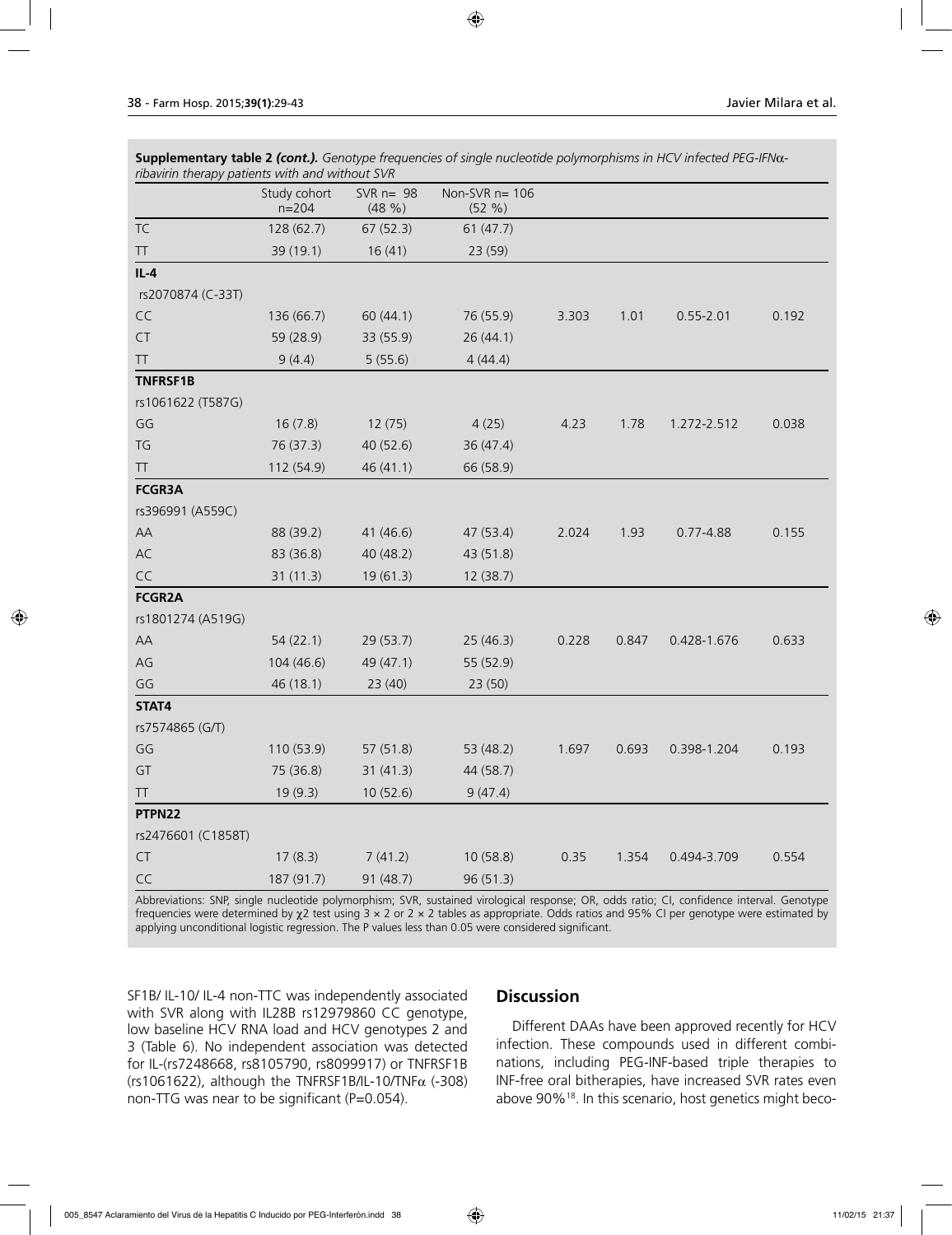

**Figure 1.** *Pairwise linkage disequilibrium (D´) pattern of IL28B region.*

me appropriate to target patients who could more likely respond to conventional dual therapy with PEG-IFN and ribavirin which represents an efficient tool to individualize therapy.

The present work is a pharmacogenetic study conducted in a representative Spanish population of two cohorts of HCV infected patients who reached SVR and non-SVR to dual PEG-IFN and ribavirin therapy. In addition to well-known loci on the IL-28B gene, the previously unobserved SNPs located in the TNFRSF1B (rs1061622) and in different IL-10/ IL-4/ IL-6R/TNF $\alpha$  haplotypes were shown to have a significant association with the outcome of HCV treatment using PEG-IFN $\alpha$  and ribavirin. After multivariate analysis, the IL-28B rs12979860 CC genotype and TNFRSF1B/ IL-10/ IL-4 non-TTC haplotype were independently associated with SVR along with low baseline HCV RNA load and HCV genotypes 2 and 3 which may help to predict successful outcome in Spanish population.

Many studies over the last three decades have evaluated genetic predictors of HCV treatment response. Although the IL-28B genotype has emerged as the

strongest predictor of treatment response, a recent systematic review found that more than thirty genes have been associated with treatment response to INF-based therapies16. In this study we found an independent SVR predictive value for the IL-28B rs12979860 CC genotype but not for the rs7248668, rs8105790 or rs8099917 SNPs mainly because they are in linkage disequilibrium with rs12979860. It has been commented before the importance of the ethnicity to predict SVR. In fact, IL-28B frequency in each different SNP varies depending of the ethnicity which explains different responses to dual PEG-IFN/ribavirin treatment. Thus, for example, the Asian population shows a favorable 77% rs12979860 CC genotype distribution *vs*. 38% in Caucasian and 15% in African population which reflects the highest SVR of the Asian population<sup>13,19,20</sup>. In addition, the most powerful IL-28B rs8099917 genotype predicts near to 90% of SVR in Asian population<sup>13</sup> while in Caucasian population the best predictor was rs12979860 with a 60- 70% of predictive value. Although Spanish population belongs to Caucasian ethnicity, to our knowledge there are no studies with a representative Spanish population from different regions which may add some variation to the current data. In this work we observed a 38.2% of rs12979860 CC genotype distribution in the general population studied, similar to the previously described in Caucasian population. Patients with SVR showed a 71.8% of rs12979860 CC genotype vs. 28.2% of non-responders, slightly lower than in general Caucasian population of the original studies<sup>13</sup>. Furthermore, the rs8099917 favorable TT genotype was the worst predictive IL-28B SNP. In terms of clinical use, the haplotype analysis revealed that combining all IL-28B SNPs results did not improve the strength of the association between the IL-28B genotype and SVR as compared with the results using rs12979860 genotype alone as recently was observed in other populations<sup>21</sup>. Cytokines and chemokines which are secreted by immune cells contribute to viral control, or liver damage. Examples are INFα/β, INFγ, TNFα, IL-6, IL-10, IL-4 and transforming growth factor beta (TGF $\beta$ ) between others<sup>22</sup>. They are able to render uninfected cells resistant to infection and cure the infected ones from the virus by stopping viral replication. In fact, PEG-INF-based therapy mimics the effect of host defense against HCV, increasing the expression of interferon stimulated genes (ISG) to kill HCV. In this regard, recent works have shown an association of different SNPs on TNFα (rs1800629), TGFβ (rs1800469), IL-6 (rs1800797), IL-10 (rs1800896) and IL-4 (rs2070874) with SVR to PEG-INF ribavirin therapy<sup>16,23</sup> which highlight the importance of an optimal host genetic anti-viral response for success of dual therapy.

TNF-α can bind to two different receptors: TNFRSF1A (tumour necrosis factor receptor superfamily 1A) and TN-FRSF1B (tumour necrosis factor receptor superfamily 1B); which activates NF-κB and triggers several inflammatory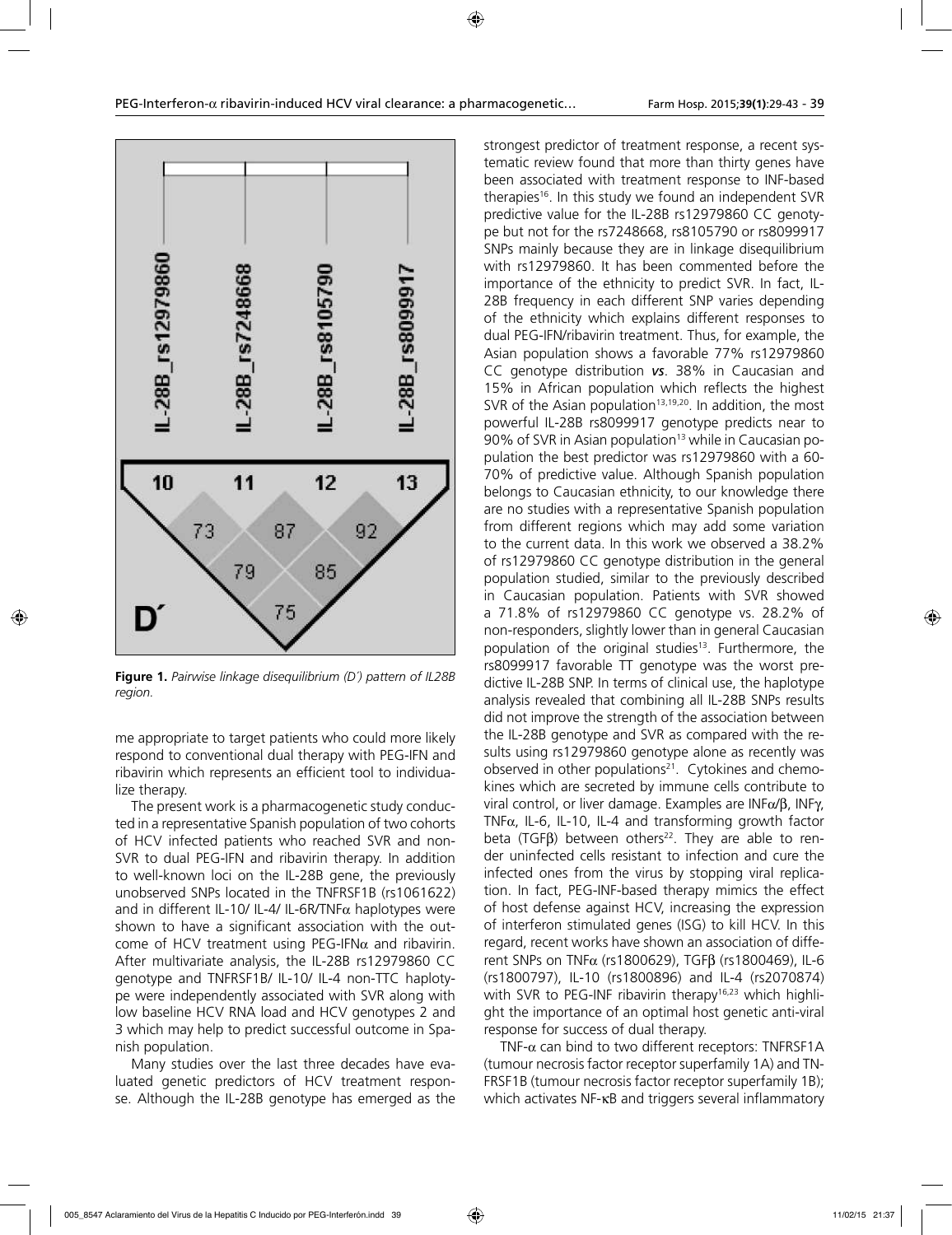**Table 2.** *Genotype frequencies of single nucleotide polymorphisms in HCV infected PEG-IFN*α*-ribavirin therapy patients with and without SVR*

|                                                  | Study cohort<br>$n = 204$ | <b>SVR</b><br>n= 98 (48 %) | Non-SVR<br>n= 106 (52 %) |          |      |               |                  |
|--------------------------------------------------|---------------------------|----------------------------|--------------------------|----------|------|---------------|------------------|
| Gene/ SNPs                                       | $N$ (%)                   | $N$ (%)                    | $N$ (%)                  | $\chi$ 2 | OR   | OR (95%CI)    | $\boldsymbol{P}$ |
| <b>IL-28B</b>                                    |                           |                            |                          |          |      |               |                  |
| rs12979860                                       |                           |                            |                          |          |      |               |                  |
| CC                                               | 78 (38.2)                 | 56 (71.8)                  | 22 (28.2)                | 26.47    | 2.27 | 1.57-3.27     | 8.75e-08         |
| CT                                               | 97 (47.5)                 | 38 (39.2)                  | 59 (60.8)                |          |      |               |                  |
| TT                                               | 29(13.7)                  | 4(14.3)                    | 25(85.7)                 |          |      |               |                  |
| Allele of -response                              |                           |                            |                          |          |      |               |                  |
| Τ                                                | (37.2)                    | (23.5)                     | (50)                     | 30.55    | 4.75 | 2.57-8.76     | 3.25e-08         |
| rs7248668                                        |                           |                            |                          |          |      |               |                  |
| CC                                               | 117 (52.0)                | 69 (59)                    | 48 (41)                  | 13.5     | 1.66 | 1.26-2.18     | 6.00e-04         |
| <b>CT</b>                                        | 66 (30.9)                 | 23 (34.8)                  | 43 (65.2)                |          |      |               |                  |
| <b>TT</b>                                        | 21(9.8)                   | 6(28.6)                    | 15(71.4)                 |          |      |               |                  |
| Allele of -response                              |                           |                            |                          |          |      |               |                  |
| $\top$                                           | (27.1)                    | (18.4)                     | 35.2                     | 14.61    | 3.04 | 1.66-5.54     | 1.00e-04         |
| rs8105790                                        |                           |                            |                          |          |      |               |                  |
| <b>TT</b>                                        | 118 (52.2)                | 70 (59.3)                  | 48 (40.7)                | 13.02    | 1.69 | $1.27 - 2.17$ | 7.00e-04         |
| <b>TC</b>                                        | 65 (30.7)                 | 22 (33.8)                  | 43 (66.2)                |          |      |               |                  |
| CC                                               | 21(9.8)                   | 6(28.5)                    | 15(71.4)                 |          |      |               |                  |
| Allele of -response                              |                           |                            |                          |          |      |               |                  |
| C                                                | (25.1)                    | (16.8)                     | (32.9)                   | 13.83    | 3.04 | 1.68-5.49     | 2.00e-04         |
| rs8099917                                        |                           |                            |                          |          |      |               |                  |
| <b>TT</b>                                        | 119 (58.3)                | 70 (58.8)                  | 49 (41.2)                | 9.92     | 1.61 | 1.23-2.09     | 0.0016           |
| TG                                               | 65 (31.4)                 | 21(32.3)                   | 44 (67.7)                |          |      |               |                  |
| GG                                               | 20(9.3)                   | 7(35)                      | 13(65)                   |          |      |               |                  |
| Allele of -response                              |                           |                            |                          |          |      |               |                  |
| G                                                | (24.9)                    | (17.9)                     | (31.4)                   | 12.32    | 2.81 | 1.56-5.03     | 0.0016           |
| <b>TNFRSF1B</b>                                  |                           |                            |                          |          |      |               |                  |
| rs1061622 (T587G)                                |                           |                            |                          |          |      |               |                  |
| GG                                               | 16(7.8)                   | 12(75)                     | 4(25)                    | 4.23     | 1.78 | 1.27-2.51     | 0.038            |
| TG                                               | 76 (37.3)                 | 40 (52.6)                  | 36 (47.4)                |          |      |               |                  |
| $\ensuremath{\mathsf{T}}\ensuremath{\mathsf{T}}$ | 112 (54.9)                | 46 (41.1)                  | 66 (58.9)                |          |      |               |                  |
| Allele of -response                              |                           |                            |                          |          |      |               |                  |
| T                                                | (23.4)                    | (68.4)                     | (82.1)                   | 4.22     | 1.85 | $1.31 - 2.42$ | 0.041            |

Abbreviations: SNP, single nucleotide polymorphism; SVR, sustained virological response; OR, odds ratio; CI, confidence interval. Genotype frequencies were determined by χ2 test using 3 × 2 or 2 × 2 tables as appropriate. Odds ratios and 95% CI per genotype were estimated by applying unconditional logistic regression. The P values less than 0.05 were considered significant.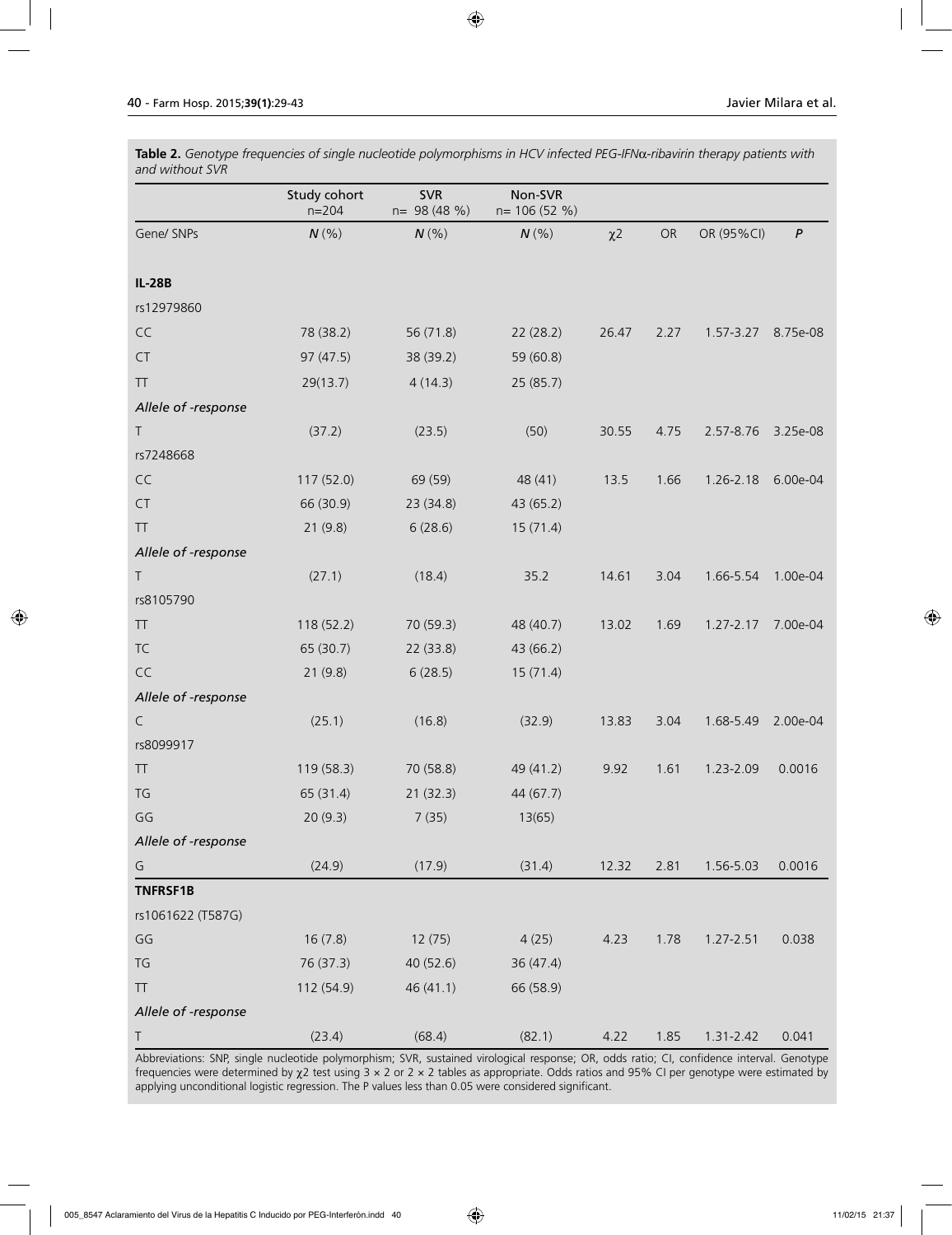| Gene/ SNPs     | patic charge values arter in weeks of the different.<br>AST < 35mg/dL<br>N(% | $AST \geq 35mg/dL$<br>N(%   | $\chi$ <sub>2</sub> | OR   | OR (95%CI)    | $\boldsymbol{P}$ |
|----------------|------------------------------------------------------------------------------|-----------------------------|---------------------|------|---------------|------------------|
| GNB3           |                                                                              |                             |                     |      |               |                  |
| rs5443 (C825T) |                                                                              |                             |                     |      |               |                  |
| CC             | 51(70.8)                                                                     | 21(29.2)                    | 6.34                | 2.14 | 1.24-3.54     | 0.042            |
| CT             | 75 (78.1)                                                                    | 21 (21.9)                   |                     |      |               |                  |
| <b>TT</b>      | 12(52.2)                                                                     | 11(47.8)                    |                     |      |               |                  |
| $IL-28B$       |                                                                              |                             |                     |      |               |                  |
| rs12979860     |                                                                              |                             |                     |      |               |                  |
| $\mathsf{CC}$  | 61 (81.3)                                                                    | 14(18.7)                    | 13.56               | 2.72 | 1.13-4.56     | 0.001            |
| <b>CT</b>      | 65(73)                                                                       | 24(27)                      |                     |      |               |                  |
| <b>TT</b>      | 12(44.4)                                                                     | 15 (55.6)                   |                     |      |               |                  |
| Gene/ SNPs     | ALT < 45mg/dL<br>N(% )                                                       | $ALT \geq 45mg/dL$<br>N(% ) | $\chi$ 2            | OR   | OR (95%CI)    | $\boldsymbol{P}$ |
| GNB3           |                                                                              |                             |                     |      |               |                  |
| rs5443 (C825T) |                                                                              |                             |                     |      |               |                  |
| CC             | 55 (69.6)                                                                    | 24(30.4)                    | 5.87                | 1.84 | $1.02 - 2.52$ | 0.041            |
| CT             | 63 (72.4)                                                                    | 24(27.6)                    |                     |      |               |                  |
| <b>TT</b>      | 14 (53.8)                                                                    | 12(46.2)                    |                     |      |               |                  |
| $IL-28B$       |                                                                              |                             |                     |      |               |                  |
| rs12979860     |                                                                              |                             |                     |      |               |                  |
| $\mathsf{CC}$  | 63 (84)                                                                      | 12(16)                      | 13.25               | 2.91 | 1.41-6.04     | 0.001            |
| CT             | 63 (70)                                                                      | 27(30)                      |                     |      |               |                  |
| TT             | 13(48.1)                                                                     | 14 (51.9)                   |                     |      |               |                  |

**Table 3.** *Genotype frequencies of single nucleotide polymorphisms in HCV infected PEG-IFN*α*-ribavirin treated patients who normalized serum hepatic enzyme values after 12 weeks of treatment.*

Abbreviations: SNP, single nucleotide polymorphism; SVR, sustained virological response; OR, odds ratio; CI, confidence interval; AST: aspartate transaminase; ALT: alanine aminotransferase. Genotype frequencies were determined by  $\chi$ 2 test using  $3 \times 2$  or  $2 \times 2$  tables as appropriate. Odds ratios and 95% CI per genotype were estimated by applying unconditional logistic regression. The P values less than 0.05 were considered significant.

| Table 4. IL28B haplotype frequencies constructed with SNPs in HCV-infected groups (rs12979860, rs7248668, rs8105790, |  |
|----------------------------------------------------------------------------------------------------------------------|--|
| rs8099917)                                                                                                           |  |

| ,,,,,,,,,,  |           |                   |                   |                     |          |
|-------------|-----------|-------------------|-------------------|---------------------|----------|
| Haplotype   | Frequency | SVR (n=98)        | Non-SVR $(n=106)$ | $\chi$ <sup>2</sup> | P value  |
| <b>CCTT</b> | 57        | 71 (139.2:56.8)   | 43.9 (92.2:117.8) | 30.37               | 3.57e-08 |
| <b>TTCG</b> | 19.2      | 12.9 (25.2:170.8) | 25.1 (52.7:157.3) | 9.747               | 0.0018   |
| <b>TCTT</b> | 12.6      | 8.6(16.8.179.2)   | 16.3 (34.3:175.7) | 5.537               | 0.0186   |
| <b>CTCG</b> | 2.7       | 2.9(5.7:190.3)    | 2.4(5.1:204.9)    | 0.088               | 0.7669   |
| <b>TTTT</b> | 2.3       | 1(1.9:194.1)      | 3.6(7.5:202.5)    | 2.978               | 0.0844   |
| <b>TCCG</b> | 1.5       | 1(2:194)          | 2(4.2:205.8)      | 0.596               | 0.4402   |
| <b>CTTT</b> | 1.5       | 1.6(3.1:192.9)    | 1.4(3:207)        | 0.014               | 0.9062   |
|             |           |                   |                   |                     |          |

Abbreviations: SVR, sustained virological response. The P-values were calculated from chi-squared (χ2) test.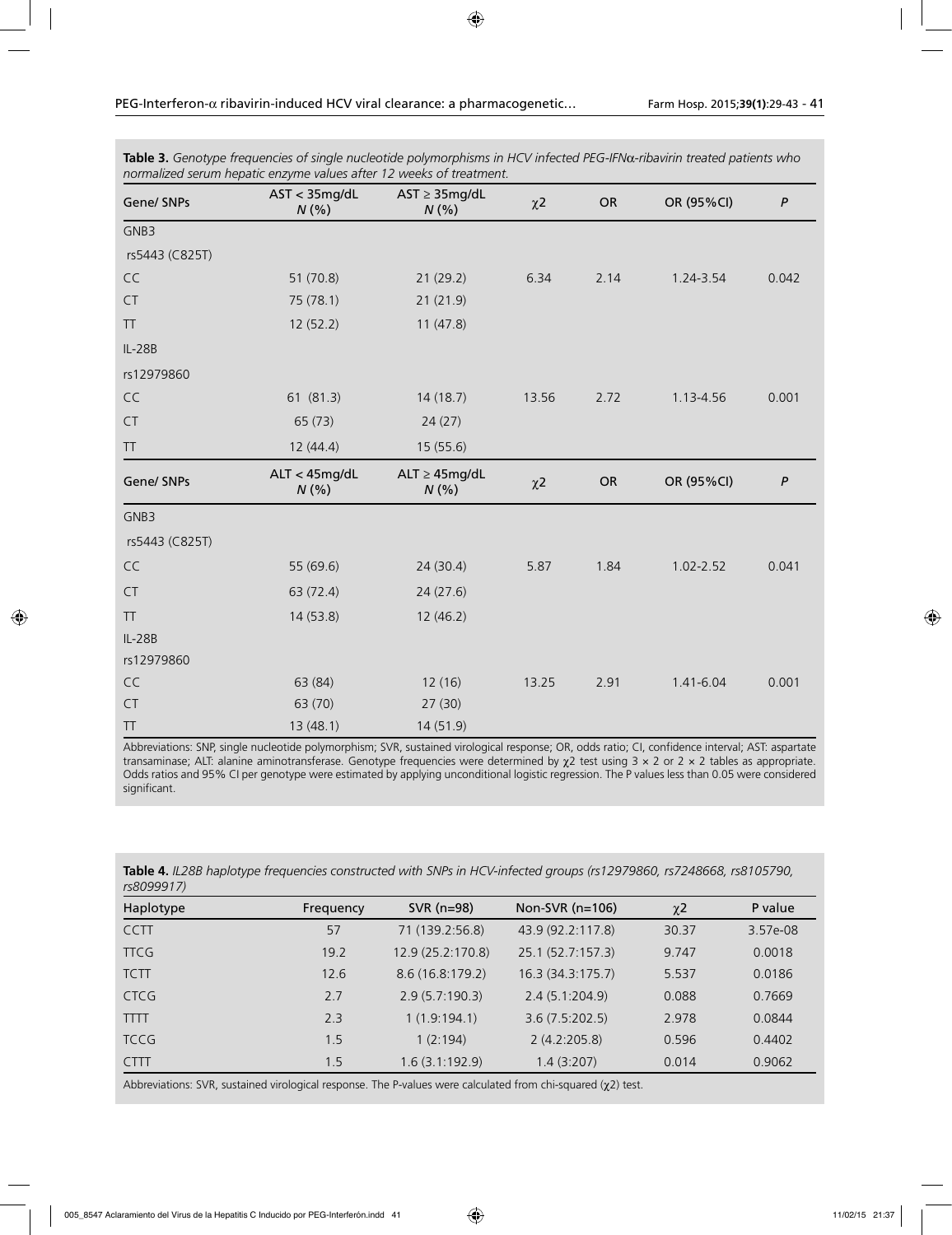**Table 5.** *Haplotype frequencies constructed with SNPs in HCV-infected groups (IL-10 rs1800896 (T/C); IL-4 rs2070874 (C/T); IL-6R rs2228145 (A/C); TNFRSF1B rs1061622 (T/G); TNF*α *rs1800629 (G-308A)*

| <b>SNPs</b>                                               |            | Heplotype Frequence | $SVR$ ( $n=98$ )  | Non-SVR $(n=106)$ | $\chi$ <sup>2</sup> | P      |
|-----------------------------------------------------------|------------|---------------------|-------------------|-------------------|---------------------|--------|
| IL-10 $(T/C)/$ IL-4 $(C/T)$                               | TC         | 43.4                | 38 (121.5:74.5)   | 48 (108.2:101.8)  | 4.515               | 0.0335 |
| IL-10 (T/C)/ IL-6R (A/C)                                  | <b>TA</b>  | 29.3                | 24 (148.9:47.1)   | 34.3 (137.9:72.1) | 5.192               | 0.0227 |
| TNFRSF1B (T/G)/ IL-10 (T/C)                               | TT         | 36.6                | 30.5 (136.2:59.8) | 42.3 (121.2:88.8) | 6.064               | 0.0138 |
| TNFRSF1B (T/G)/ TNF $\alpha$ (G-308A)                     | TG         | 67.6                | 62.4 (122.4:73.6) | 72.4 (152.1:57.9) | 4.61                | 0.0317 |
| TNFRSF1B (T/G) / IL-10 (T/C) / TNF $\alpha$<br>$(G-308A)$ | TTG        | 30.4                | 24 (148.9:47.1)   | 36.3 (133.7:76.3) | 7.248               | 0.0071 |
| TNFRSF1B (T/G)/ IL-10 (T/C)/ IL-4 (C/T)                   | <b>TTC</b> | 32.5                | 25.9 (145.1:50.9) | 38.6 (129:81)     | 7.361               | 0.0067 |

Abbreviations: SVR, sustained virological response. The P-values were calculated from chi-squared (χ2) test.

**Table 6.** *Independent predictors of SVR in patients who completed the treatment regimen with PEG-IFN*α *and ribavirin*

| Parameter                                             | OR (95% CI)         | P value |
|-------------------------------------------------------|---------------------|---------|
| Age.years ( $\leq 48$ vs. > 48)                       | $1.1(0.87-1.3)$     | 0.09    |
| HCV genotype (2. 3 vs. 1a. 1b. 4)                     | $3.61(1.98-7.25)$   | 0.0002  |
| Fibrosis (F0-F2 vs. F3-F4)                            | $2.61(0.97 - 8.54)$ | 0.145   |
| Baseline HCV-RNA (log Ul/mL; $\leq$ 5.79 vs. > 5.79)  | $3.54(2.1-10.41)$   | 0.014   |
| LDL cholesterol (mg/dL; $\ge$ 110 vs. <110)           | 2.04 (1.41-7.98)    | 0.071   |
| IL-28B rs12979860 (CC vs. CT/ TT)                     | $2.11(1.1-5.48)$    | 0.004   |
| TNFRSF1B rs1061622 (GG vs. TG/TT)                     | $1.55(0.84 - 9.47)$ | 0.157   |
| TNFRSF1B/IL-10 / TNF $\alpha$ (-308); Non-TTG vs. TTG | $1.98(0.9-6.51)$    | 0.054   |
| TNFRSF1B/ IL-10/ IL-4; Non-TTC vs. TTC                | $2.01(1.1-5.87)$    | 0.047   |

Abbreviations: SVR, sustained virological response; OR, odds ratio; CI, confidence interval; pegIFNα: pegylated interferon alpha.OR of having a SVR to PEG-IFNα-ribavirin therapy were calculated. P values less than 0.05 were considered statistically significant.

pathways with anti-viral properties $24,25$ . Rs1061622 is located in the exon 6 of TNFRSF1B, and the change of T to G causes a functional amino acid substitution at codon 196 from methionine (Met) to arginine (Arg) in the translated protein TNF receptor 2 (TNFR2). This variant G is supposed to produce a change of biological function of the TNFR2 protein affecting TNF- $\alpha$  binding and NF-κB activation which consequently modifies INF I and III production<sup>25</sup>. Interestingly, in some drug sensitivity studies, rs1061622 was found to be associated with a favorable prognosis of non-small cell lung cancer patients treated with chemoradiotherapy<sup>26</sup> and with a beneficial response to infliximab in Crohn's disease<sup>27</sup>. In this work, it was observed for the first time an association of the TNFR-SF1B rs1061622 G allele with a SVR. In the same way, different haplotypes combining IL-10, IL-6R, TNF $\alpha$  and IL-4 cytokines increased the predictive value of TNFRS-F1B rs1061622, indicating that anti-viral inflammatory response is a complex molecular process which encompasses a broad number of inflammatory cells and molecular pathways. In fact, TNFRSF1B/ IL-10/ IL-4 non-TTC

hplotype reached significant association with SVR in the multivariate analysis.

As part of the different inflammatory pathways involved in HCV liver inflammation, GNB3 rs5443 CC genotype, which encodes a splice variant of the β3 subunit of heterotrimeric G proteins, has been associated with an inactivation of GNB3, thus reducing the activation of broad number of inflammatory receptors coupled to GNB3. This fact, may explain rapid normalization of AST and ALT hepatic enzymes in GNB3 CC carriers observed in this work, although no association with SVR was observed.

However, as we commented before, host genetics cannot explain the 100% of SVR. There are other clinical and viral factors that influence the response to PEG-IFN/ ribavirin treatment. In this work we observed an association of lower age, lower basal HCV-RNA load, HCV2 and HCV3 genotypes, lower fibrosis stage F0-F2, and elevated LDL cholesterol with a SVR, which confirm previous reports<sup>28,29</sup>. However, the multivariate analysis independently associated lower basal HCV-RNA load, HCV 2 and